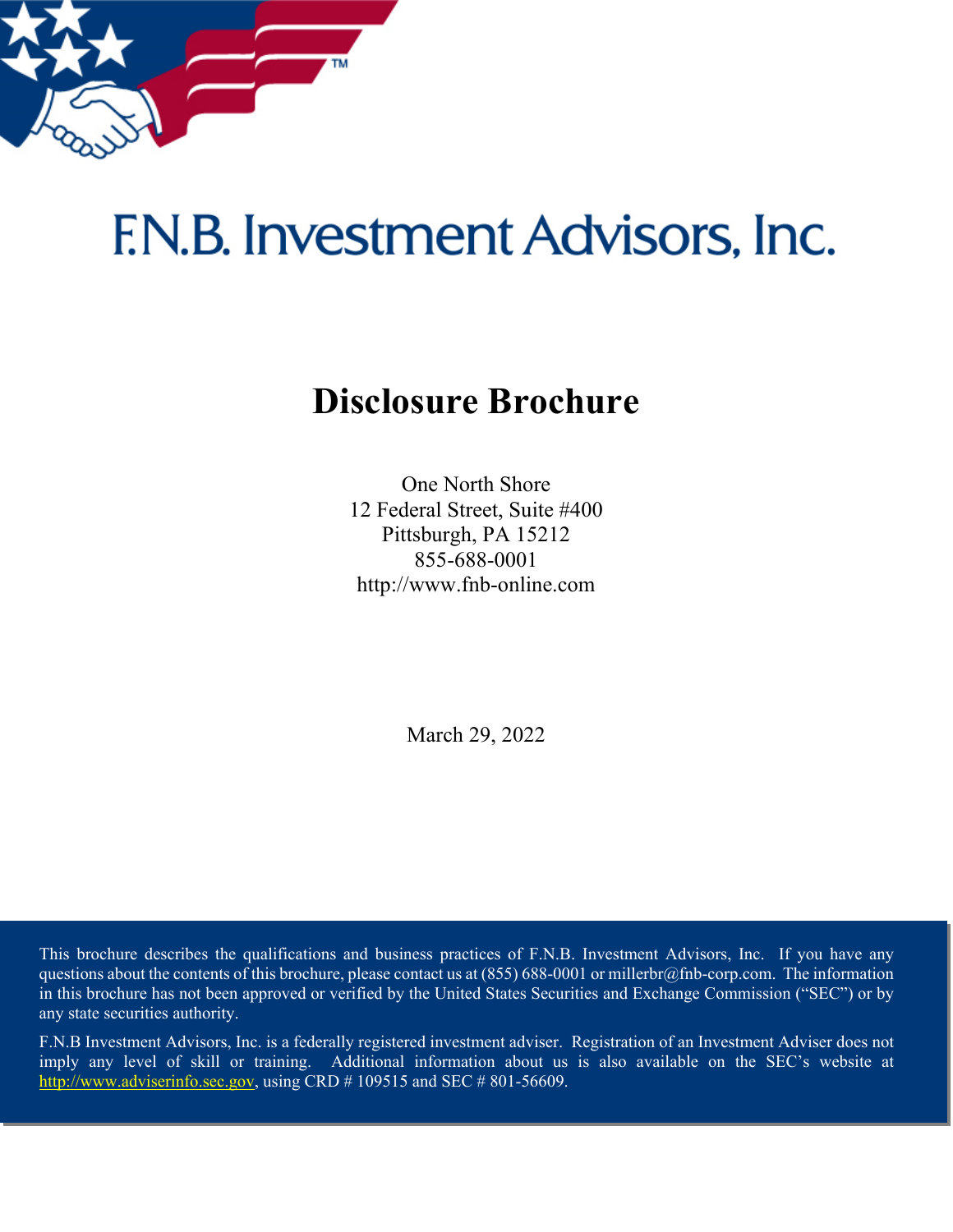# <span id="page-1-0"></span>**Item 2 - Material Changes**

We have had no material changes to our business practices since our last annual ADV Filing on March 26, 2021.

We believe that there have been no material changes to our business practices or the way in which we conduct and supervise our business. However, we routinely make changes throughout the Brochure to improve and clarify the descriptions of our business practices and compliance policies and procedures or in response to evolving industry and firm practices. We believe that these changes are not material changes and do not describe them in this Item 2. Upon request, we will provide clients with a comparison of this Brochure against the one previously filed indicating these changes.

For any future material changes to this and subsequent Brochures, we will provide you with a summary of material changes within 120 days of the close of our fiscal year, or more often as necessary.

To obtain a free copy of this Brochure, please contact us at  $(855)$  688-0001 or millerbr $@fnb$ [corp.com.](mailto:hieberj@fnb-corp.com) The most recent version of our Brochure is always available on our website. It can be accessed at [http://www.fnb-online.com.](http://www.fnb-online.com/)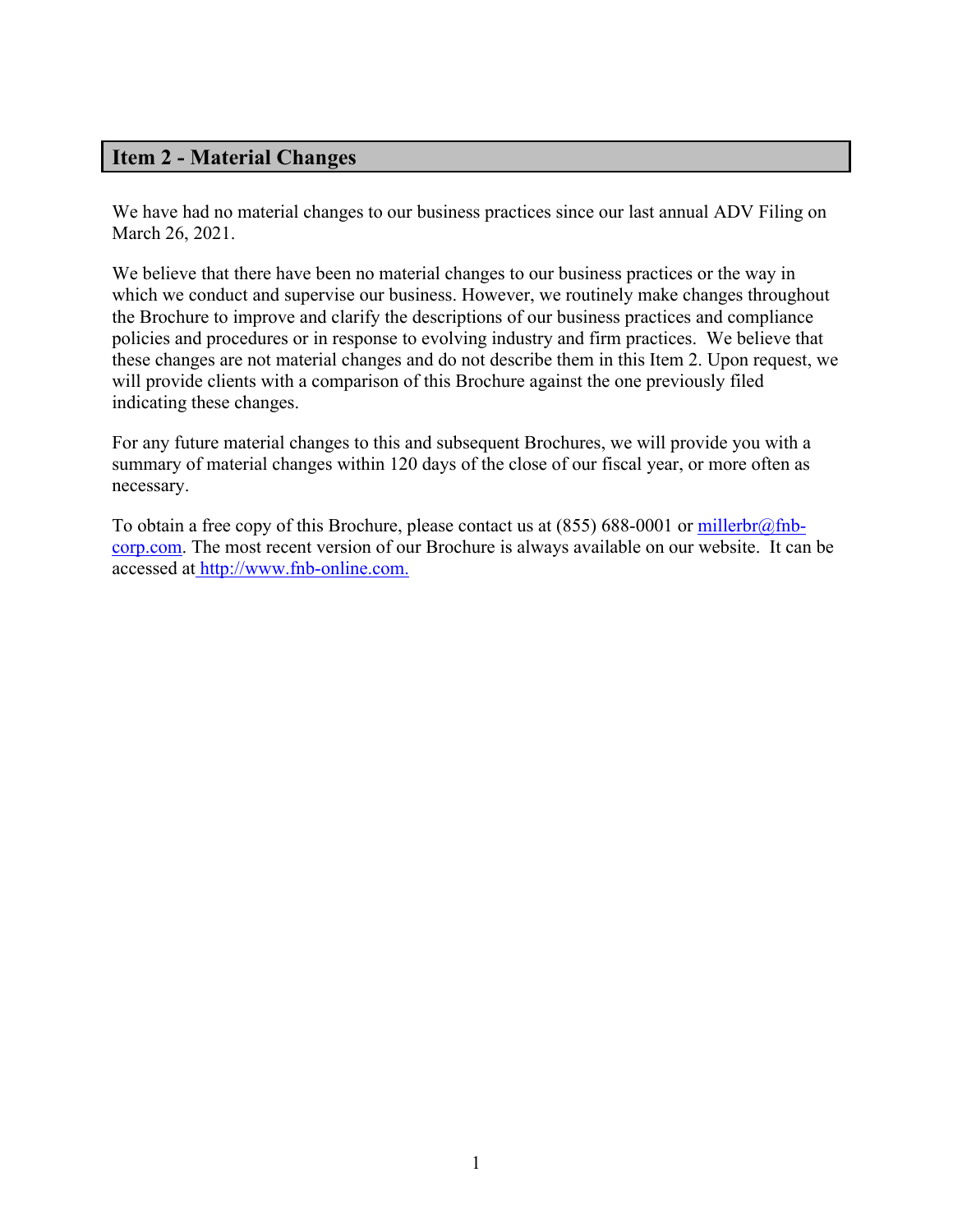# <span id="page-2-0"></span>**Item 3-Table of Contents**

| Item 8 – Methods of Analysis, Investment Strategies and Risk of Loss  14 |
|--------------------------------------------------------------------------|
|                                                                          |
|                                                                          |
| Item 11 – Code of Ethics (Conduct), Participation of Interest in Client  |
|                                                                          |
|                                                                          |
|                                                                          |
|                                                                          |
|                                                                          |
|                                                                          |
|                                                                          |
|                                                                          |
|                                                                          |
|                                                                          |
|                                                                          |
|                                                                          |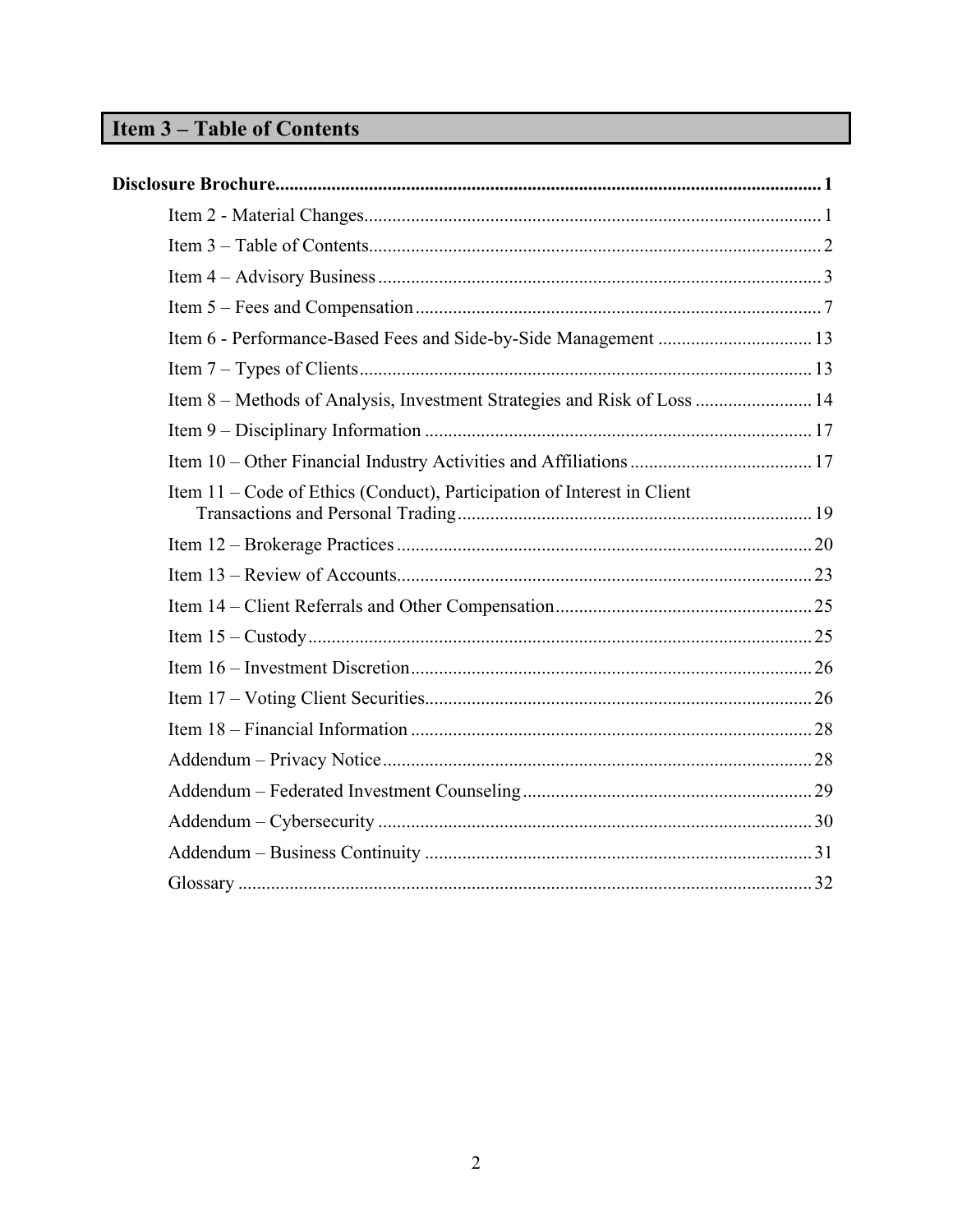# <span id="page-3-0"></span>**Item 4 – Advisory Business**

#### **Advisory Firm Description**

F.N.B. Investment Advisors, Inc. ("FNBIA", "us", "we") became a federally registered investment adviser in 1999. Prior to 1999 client assets were managed through the investment department of First National Trust Company. FNBIA is affiliated as follows:

F.N.B. Wealth Management refers to the combined services of First National Trust Company ("FNTC"), F.N.B. Investment Advisors, Inc. ("FNBIA"), and F.N.B. Investment Services. ("FNBIS"). (All references to Assets Under Management in this presentation include only FNBIA and discretionary FNTC assets that FNBIA has been contracted to manage.)

F.N.B. Investment Services is a marketing name for Cetera Investment Services LLC, which provides investment services to clients of First National Bank of Pennsylvania ("FNBPA"), FNTC, and FNBIA.

*\*Securities and insurance products are offered through Cetera Investment Services LLC, member FINRA/ SIPC. Certain Advisory services are offered through Cetera Investment Advisers LLC. Neither firm is affiliated with the financial institution where investment services are offered.*

*Individuals affiliated with Cetera firms are either Registered Representatives who offer only brokerage services and receive transaction-based compensation (commissions), Investment Adviser Representatives who offer only investment advisory services and receive fees based on assets, or both Registered Representatives and Investment Adviser Representatives, who can offer both types of services.*

| <b>Not FDIC Insured</b>                             | <b>Not Bank Guaranteed</b> | <b>Not a Bank Deposit</b> |
|-----------------------------------------------------|----------------------------|---------------------------|
| <b>Not Insured by Any Federal Government Agency</b> |                            | <b>May Lose Value</b>     |

First National Investment Services Company LLC ("FNIS") is a licensed insurance agency.

*\*\* Insurance products offered through First National Investment Services Company LLC and its licensed agents. Insurance products are:*

| <b>Not FDIC Insured</b>                             | <b>Not Bank Guaranteed</b> | <b>Not a Bank Deposit</b> |
|-----------------------------------------------------|----------------------------|---------------------------|
| <b>Not Insured by Any Federal Government Agency</b> |                            | <b>May Lose Value</b>     |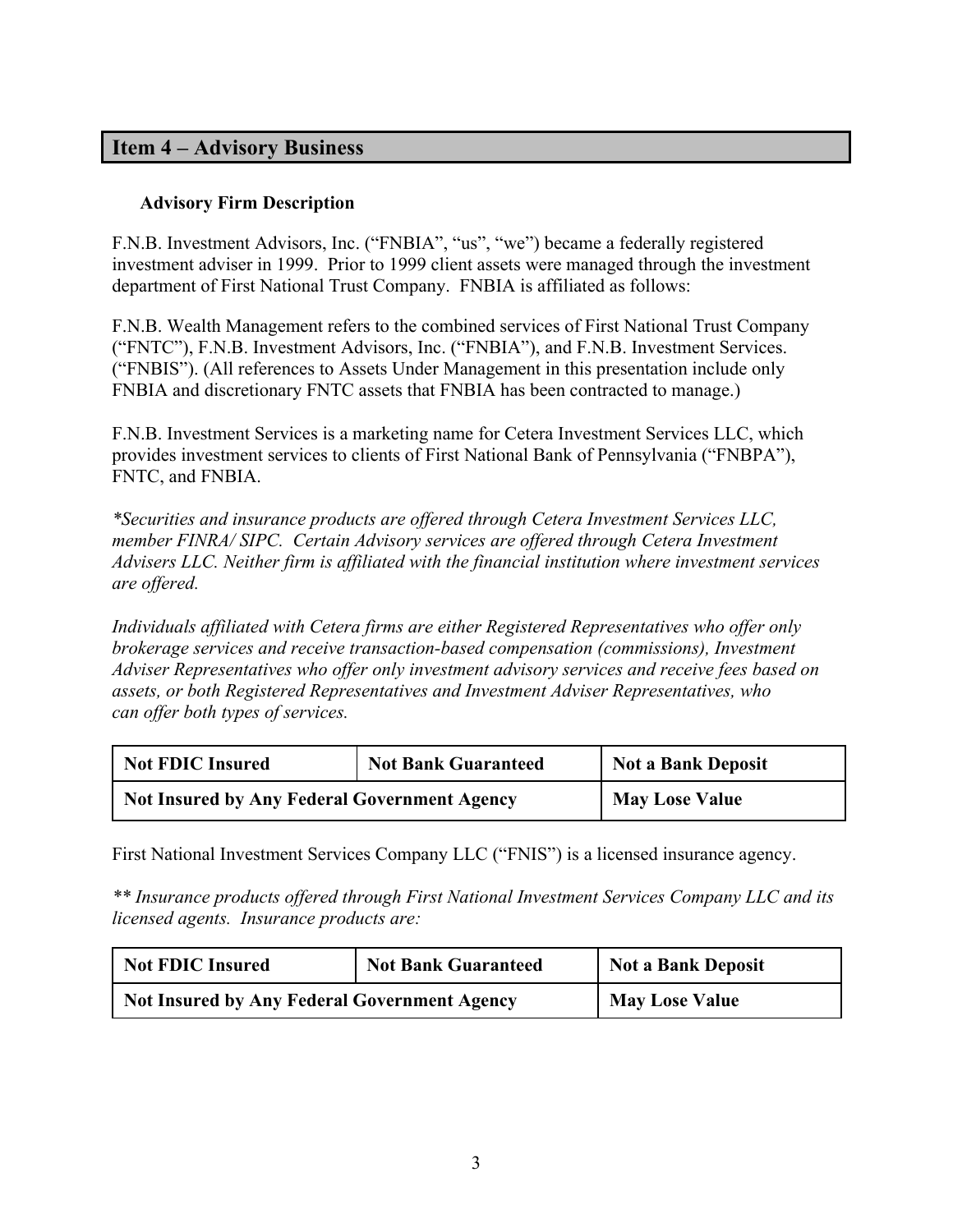FNBIA is owned by FNTC, a nationally chartered trust company. FNTC is owned by FNBPA, and FNTC owns FNIS.

FNBPA is owned by F.N.B. Corporation ("FNB"), a public company listed on the New York Stock Exchange (Ticker 'FNB').

Please see the section entitled "Glossary" found at the end of this Brochure for definitions of certain terms used herein.

# **Type of Advisory Services**

FNBIA's primary line of business is investment management and supervisory services. Under those services, FNBIA provides advice regarding cash, money market instruments, mutual funds, debt instruments, and equity securities.

In addition to investment management and supervisory services, FNBIA offers advice in the following areas:

- Investment advice for alternative investments (illiquid investments, public or private partnerships)
- Cash management
- Debt management
- Employee benefits (investment management is provided by F.N.B. Investment Advisors, Inc., administration is conducted by FNTC as it relates to ERISA requirements)

# **Tailoring of Advisory Services**

FNBIA considers each client's ("you", "your") unique financial objectives and circumstances when making investment recommendations. Clients are permitted, in writing, to impose reasonable restrictions on investing in certain securities or security types, although FNBIA may decline to accept such restrictions, if necessary, to fulfill its fiduciary duty. As noted above, FNBIA is affiliated with two entities that provide insurance products to clients.

# **Investment Strategies**

FNBIA offers the following investment strategies which seek to meet your unique objectives:

# **Tactical Fundamental Core:**

- Designed to generate a long-term total return that compares favorably with the blended benchmark. Appropriate for investors seeking capital appreciation with modest income.
- The portfolio consists of a moderately aggressive mix of large cap stocks and diversified satellite asset classes to enhance the "risk vs. return" profile.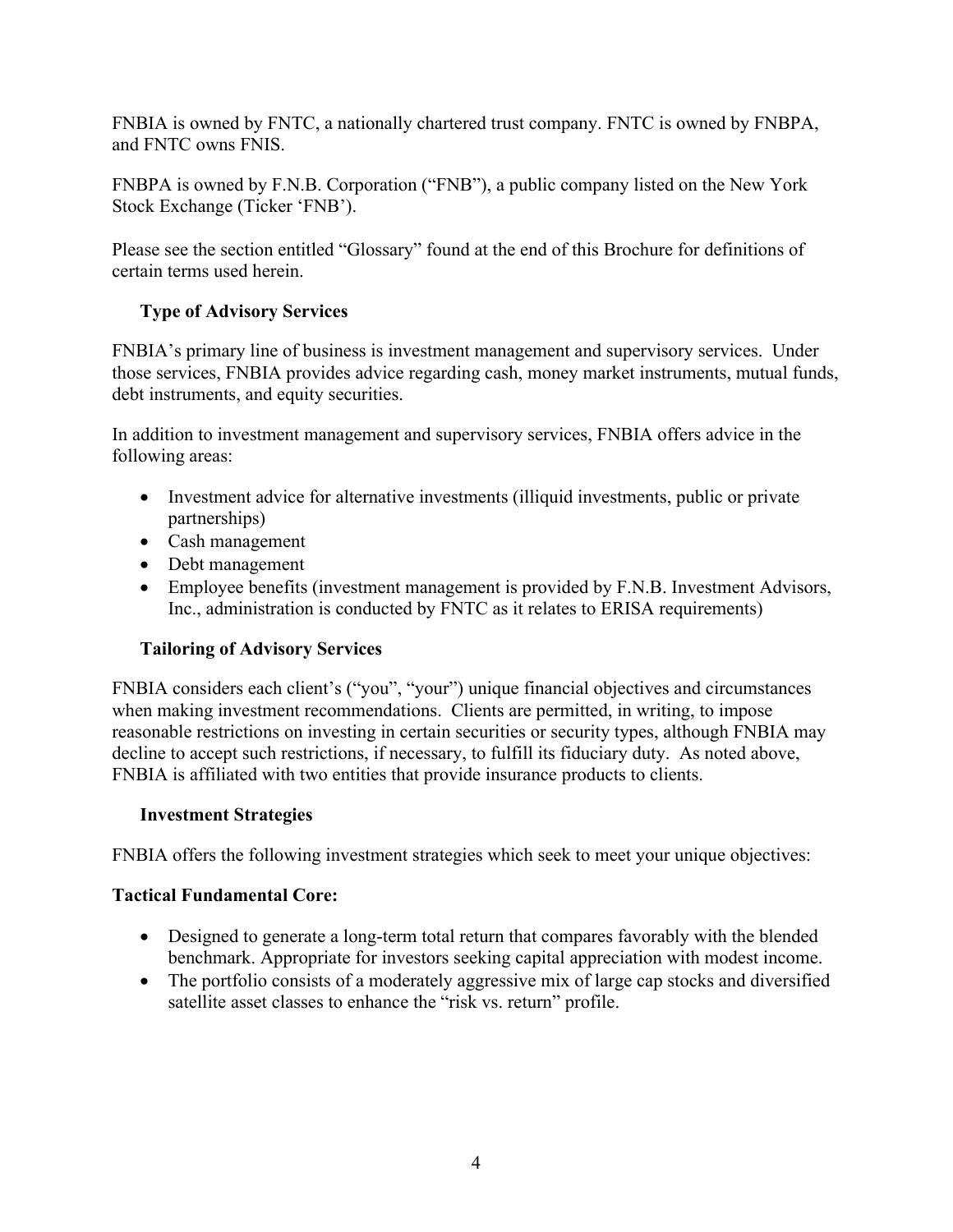# **Tactical Fundamental Growth:**

- Designed to generate a long-term total return that compares favorably with the blended benchmark. Appropriate for investors seeking price appreciation with no need for current income.
- The portfolio consists of an aggressive mix of large cap growth stocks and diversified satellite asset classes to enhance the "risk vs. return" profile.

#### **Tactical Fundamental Value:**

- Designed to generate a long-term total return that compares favorably with the blended benchmark. Appropriate for investors seeking above-average income, with price appreciation as a secondary objective.
- The portfolio consists of a conservative mix of large cap dividend paying stocks and diversified satellite asset classes with a value bias to enhance the "risk vs. return" profile.

#### **Tactical Dividend Income:**

- Designed to generate a long-term total return that compares favorably with the blended benchmark. Appropriate for investors seeking above average and increasing annual income, with price appreciation as a secondary objective.
- The portfolio consists of a conservative mix of large cap dividend paying stocks and diversified satellite asset classes with a value bias to enhance the "risk vs. return" profile.

#### **Core Fixed Income:**

- Designed for institutional investors whose objective is lower risk with modest annualized return.
- Consists of individual fixed income positions comprised of Government, Agency, and Investment Grade Corporate bonds. Mutual Funds are also utilized to provide further diversity and liquidity.

#### **Faith Based Values:**

- Designed to generate a long-term total return that compares favorably to the Global X S&P 500 Catholic Value Index. Appropriate for investors wanting assets managed in accordance with the S&P 500 Catholic Value principles.
- The portfolio consists of a traditional mix of large cap stocks which seeks to comply with the highest social and moral criteria in security selection.

#### **Environmental, Social, and Governance ("ESG"):**

- Designed to generate a long-term total return that compares favorably to the MSCI US ESG Focus Index. Appropriate for investors wanting assets managed with an ESG focus.
- The portfolio consists of a traditional mix of large cap stocks which comply with ESG principles.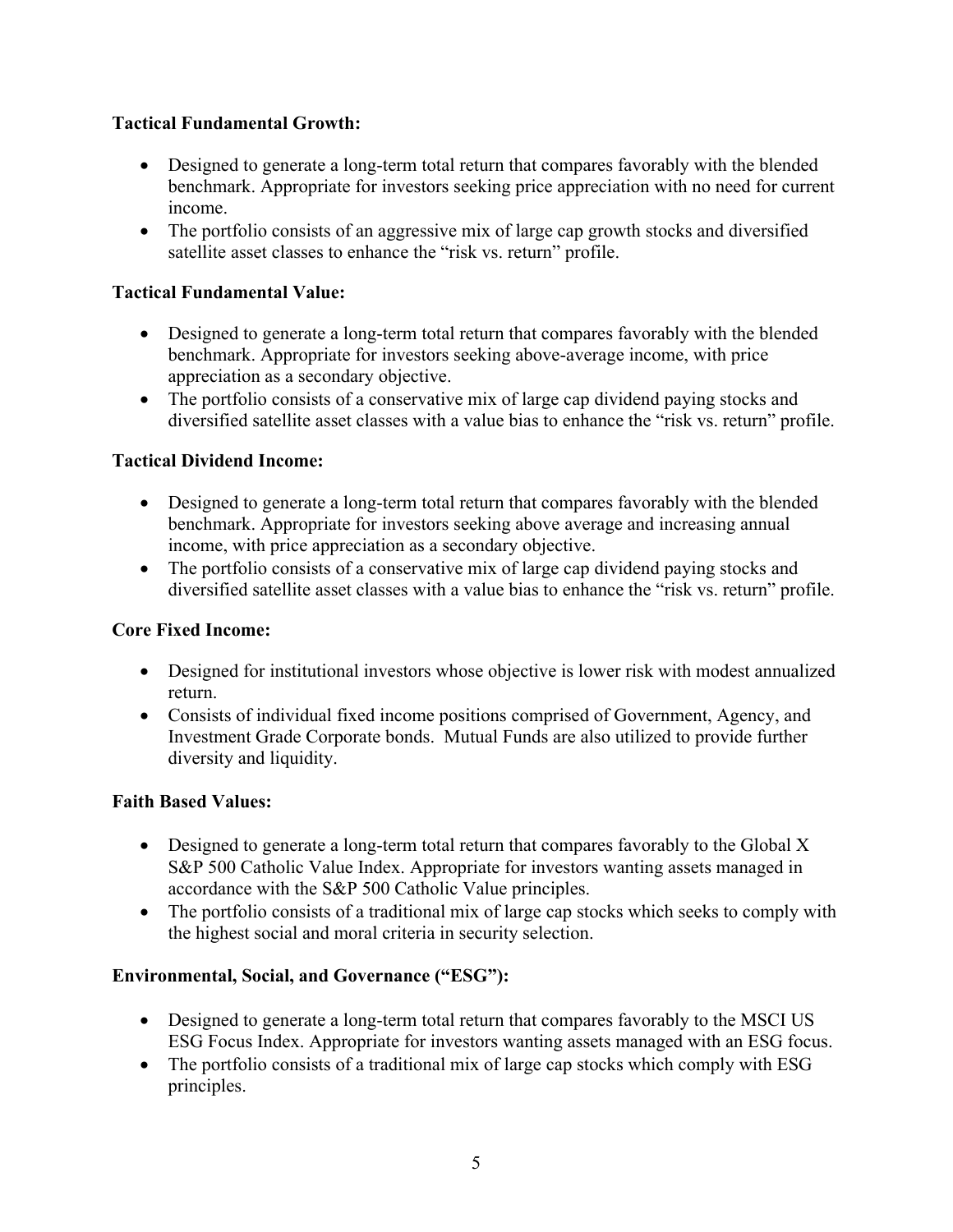F.N.B. Investment Advisors, Inc, when selecting securities for the above investment strategies, uses tools that may use a different benchmark to compare the security in question than the blended benchmarks we use in our strategies. This means the performance of that security in the model may lag or outperform the benchmark we have selected for that asset class. When creating a blended benchmark for a model, we select indices that we believe correlate closely with the construction of that model.

#### **Separately Managed Account Solutions Sponsored by F.N.B. Investment Advisors, Inc.**

#### *Federated Investment Counseling*

Federated Investment Counseling ("FIC") is a separately managed account platform that allows FNBIA to allocate client assets to a subadvisor, Federated Hermes, which will manage a client's assets according to various investment objectives selected by the client.

#### **Wrap Fee Programs**

FNBIA does not participate in any wrap fee programs.

#### **Retirement Rollovers**

FNBIA works with clients to facilitate retirement account rollovers when appropriate. A client or prospective client leaving an employer typically has four options regarding an existing retirement plan (and could engage in a combination of these options): (i) leave the money in the former employer's plan, if permitted, (ii) roll over the assets to the new employer's plan, if one is available and rollovers are permitted, (iii) roll over to an Individual Retirement Account ("IRA"), or (iv) cash out the account value (which could, depending upon the client's age, result in adverse tax consequences). If FNBIA recommends that a client roll over their retirement plan assets into an account to be managed by us, such a recommendation creates a conflict of interest to the extent we will earn an advisory fee on the rolled over assets. No client is under any obligation to roll over retirement plan assets to an account managed by FNBIA.

Department of Labor Prohibited Transaction Exemption 2020-22 will require fiduciaries to monitor and document IRA to IRA, Plan to IRA, IRA to Plan rollover transactions to determine if those recommendations are in your best interest. FNTC has selected a vendor to help us analyze your rollover from your current IRA or plan provider. This tool will help us to better analyze and suggest possible solutions to you. This takes into account fees you are currently paying, the options that the current IRA or plan offers, and other non-monetary benefits. FNTC has drafted procedures surrounding this exemption to comply with the Department of Labor's rule in meeting our fiduciary duty.

# **ERISA / IRC Fiduciary Acknowledgment**

If the client is: (i) a retirement plan ("Plan") organized under the Employee Retirement Income Security Act of 1974 ("ERISA"); (ii) a participant or beneficiary of a Plan subject to Title I of ERISA or described in section  $4975(e)(1)(A)$  of the Internal Revenue Code, with authority to direct the investment of assets in his or her Plan account or to take a distribution; (iii) the beneficial owner of an Individual Retirement Account ("IRA") acting on behalf of the IRA; or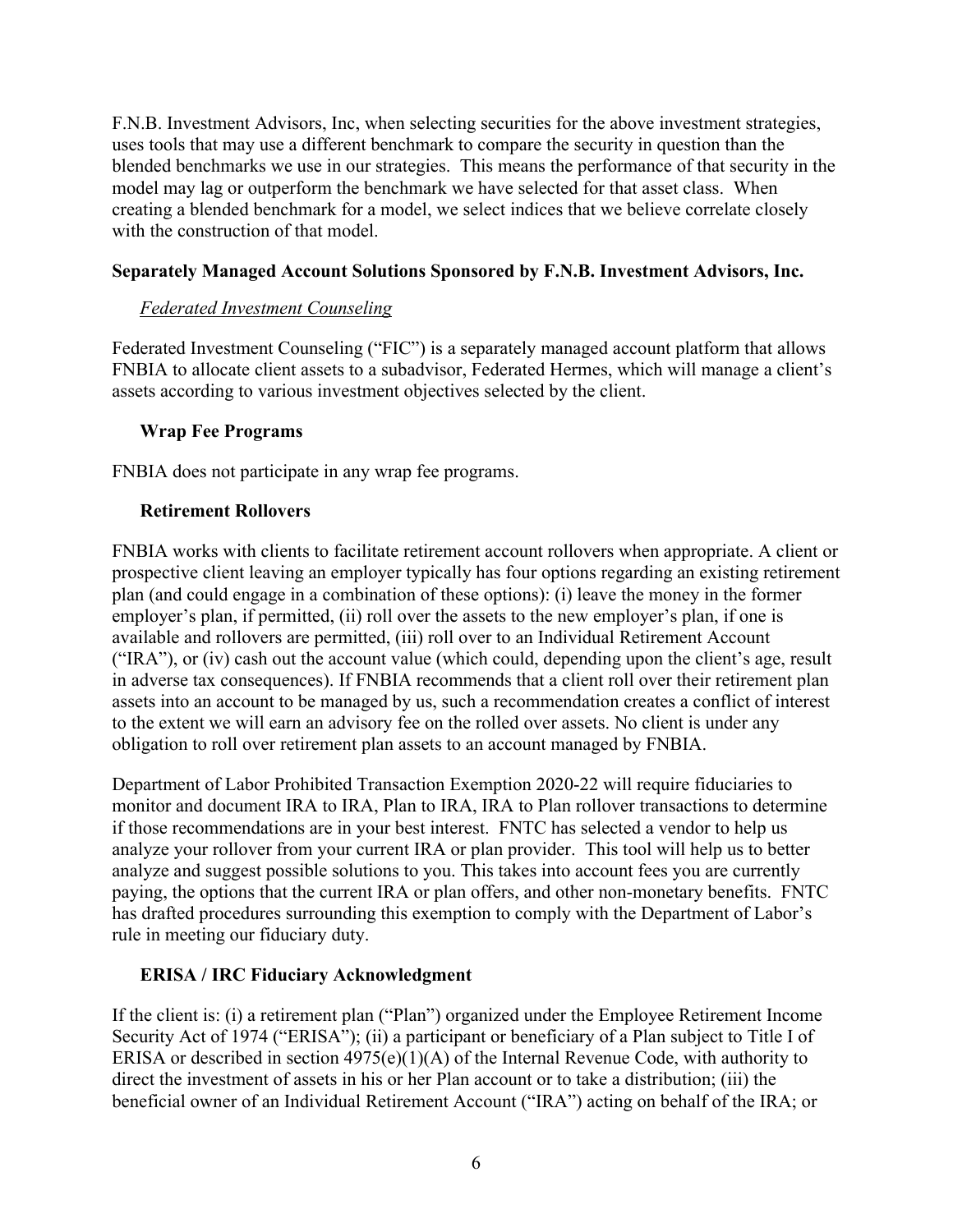(iv) a Retail Fiduciary with respect to a plan subject to Title I of ERISA or described in section  $4975(e)(1)(A)$  of the Internal Revenue Code: then FNBIA represents that it and its representatives are fiduciaries under ERISA or the Internal Revenue Code, or both, with respect to any investment advice provided by us or our representatives or with respect to any investment recommendations regarding an ERISA Plan or participant or beneficiary account.

#### **Assets Under Management**

FNBIA's Assets under Management ("AUM") as of 12/31/2021 are displayed below. Discretionary assets are those over which we have authority to make investment decisions while non-discretionary assets are those where clients make all investment decisions. To the extent clients may from time to time elect to direct unsolicited trades in their accounts, those trades are reported under discretionary assets.

- Discretionary AUM: \$5,652,544,951
- Non-Discretionary AUM: \$0

# <span id="page-7-0"></span>**Item 5 – Fees and Compensation**

#### **Fees for Investment Management**

Your fees are calculated as a percentage of the market value of assets under management and are assessed and billed monthly in arrears based on the prior month's daily average market value of securities and cash held in the account. The fee schedule shown below is considered our current fee schedule, but actual client fees may vary based on householding, inception date of the account, and/or other factors. FNBIA negotiates fees in certain cases based on account size, relationship pricing, services required, and/or other factors. We also manage advisory accounts for employees and their family members of FNBIA and our affiliate companies. We offer discounted fee schedules to employees of FNBIA and our affiliate companies. Employee and family members receive a 25% discount to the fee schedule assigned to their account maintained with FNBIA or FNTC.

FNTC clients who are served by FNBIA pay a "bundled" fee which covers asset management and trust services. The fees paid by FNTC clients are negotiated between the client and FNTC, which in many cases differ from the fee schedule below. You may be able to obtain the individual services offered as part of the bundled fee for lower cost elsewhere.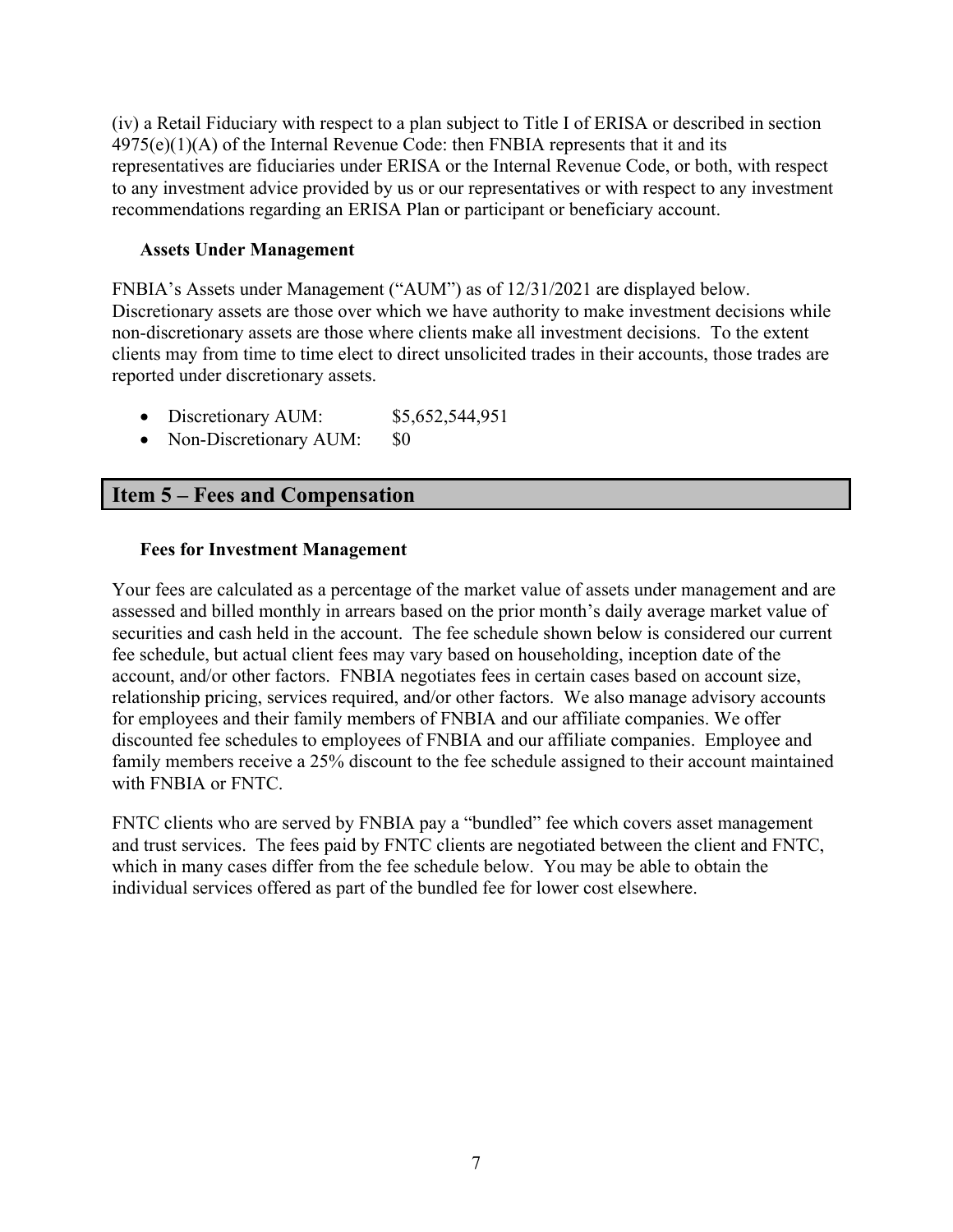| <b>Annual Investment Advisory Accounts</b> | <b>Annual Fixed Income and Federated</b><br><b>Investment Counseling Accounts</b> |
|--------------------------------------------|-----------------------------------------------------------------------------------|
| 1.00% on the first \$2,000,000             | 0.70% on the first $$2,000,000$                                                   |
| 0.90% on the next \$2,000,000              | 0.60% on the next \$2,000,000                                                     |
| 0.70% on the next $$2,000,000$             | 0.45% on the next \$2,000,000                                                     |
| 0.50% on the balance                       | $0.35\%$ on the next \$6,000,000                                                  |
|                                            | $0.25\%$ on the balance                                                           |
| Minimum Annual Fee \$5,000                 | Minimum Annual Fee \$5,000                                                        |

#### **Additional Itemized Charges**

In addition to advisory fees, you will generally incur certain expenses depending on investment selection:

- Mutual fund expenses, early redemption fees, and sub-accounting fees
- ETF expenses and fees
- Advisory fees are charged separate from brokerage commissions, transaction fees and any other related costs and expenses. In most but not all cases, such charges are passed along at our cost and assessed to the account. (Please see Item 12, Brokerage Practices, for more information)
- Advisory fees for closed accounts will be pro-rated for the number of days during that month in which FNBIA managed the account. Separate custodial fees may continue to be charged by your custodian after FNBIA's investment management services have been terminated. Consult your custodial agreement for details.
- Certain conditions may require special or unusual services in the administration of an account. This includes handling unique or non-marketable securities, class action claims, research into tax or other accounting matters, etc. When these conditions are present, reasonable additional fees will be reviewed on a case-by-case basis and discussed with you prior to our charging the fee.
- In extraordinary circumstances, certain conditions may require utilizing outside professional services, such as attorneys, accountants, and appraisers. These circumstances will be reviewed on a case-by-case basis and discussed with you prior to charging a fee.
- FNBIA itemized charges for transactions incurred and charged to the account. FNBIA maintains discretion to waive these charges, which could include but may not be limited to: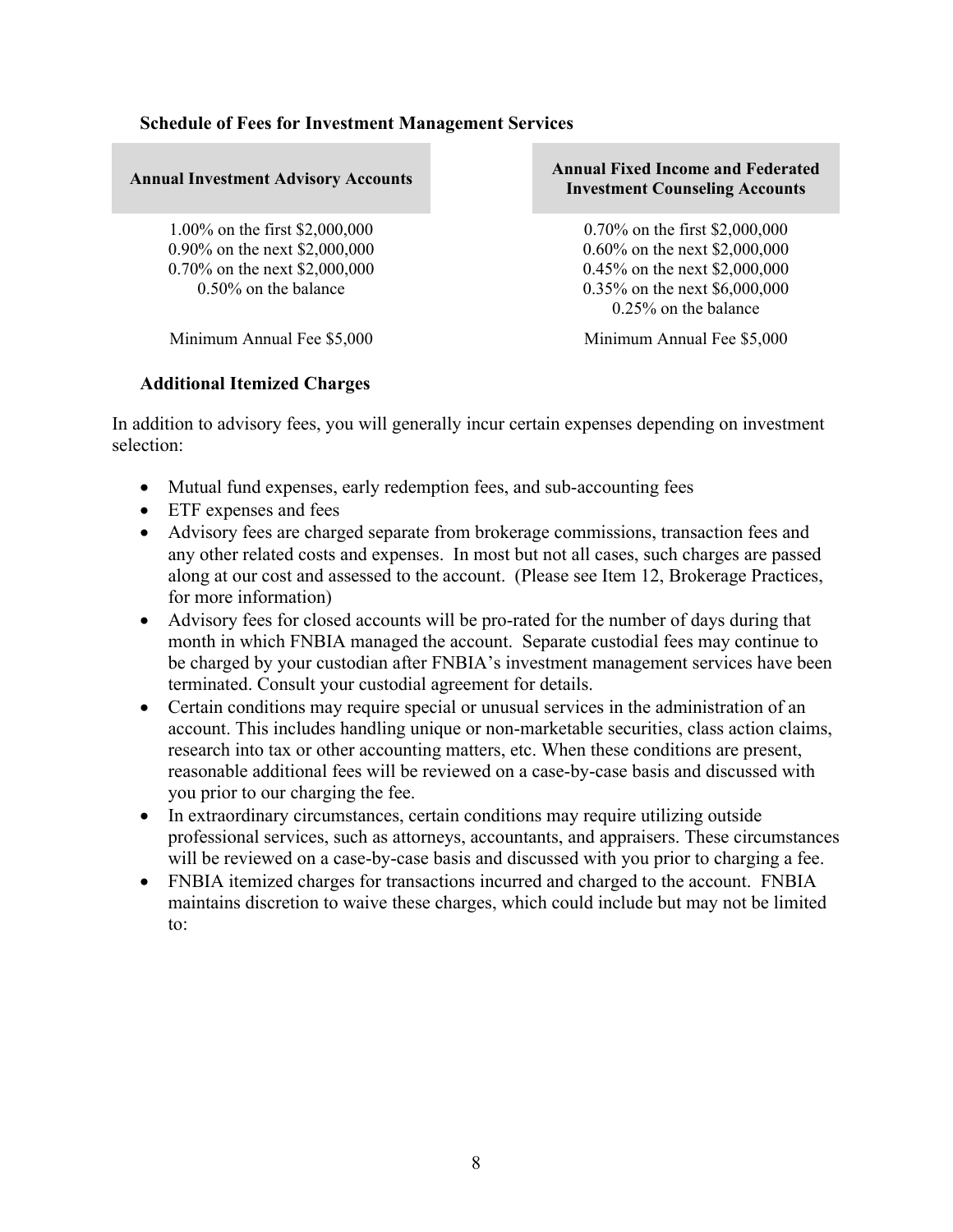| <b>Itemized Charges</b>                                    | <b>Itemized Charge Cost</b>                                                                                     | <b>Actual Costs Incurred</b>                                                                                  |
|------------------------------------------------------------|-----------------------------------------------------------------------------------------------------------------|---------------------------------------------------------------------------------------------------------------|
|                                                            |                                                                                                                 |                                                                                                               |
| <b>Outgoing Wires</b>                                      | \$25.00 Domestic Outgoing<br>\$50.00 International<br>Outgoing - (Charged by<br>FNB of PA)                      | \$25.00 Domestic Outgoing<br>\$50.00 International<br>Outgoing - (Charged by<br>FNB of PA)                    |
| Soft Dollar Commission<br>Rate                             | \$0.07 per Share / Equity<br>Trade - (Negotiated by<br>FNBIA, Collected by<br>Broker / Dealer)                  | \$0.07per Share / Equity<br>Trade - (Negotiated by<br>FNBIA, Collected by<br>Broker / Dealer)                 |
|                                                            | For Sales - \$5.10 for every<br>\$1,000,000 in sales<br>proceeds (SEC Charge) –<br>Subject to change by SEC     | For Sales - \$5.10 for every<br>\$1,000,000 in sales<br>proceeds (SEC Charge) $-$<br>Subject to change by SEC |
| Execution Only – Client<br>Directed Trades, UOMP<br>Trades | \$0.01 per Share / Equity<br>Trade - (Negotiated by<br>FNBIA, Collected by<br>Broker / Dealer)                  | \$0.01 per Share / Equity<br>Trade - (Negotiated by<br>FNBIA, Collected by<br>Broker / Dealer)                |
|                                                            | For Sales - \$5.10 for every<br>\$1,000,000 in sales<br>$proceeds$ (SEC Charge) $-$<br>Subject to change by SEC | For Sales - \$5.10 for every<br>\$1,000,000 in sales<br>proceeds (SEC Charge) –<br>Subject to change by SEC   |
| Receipt of Physical<br>Securities                          | Currently \$22.05 per<br>Security -<br>(Charged by the custodian<br>and subject to annual<br>increase)          | Currently \$22.05 per<br>Security -<br>(Charged by the custodian<br>and subject to annual<br>increase)        |
| Issuance of Physical<br>Certificates                       | Up to $$500.00$ per<br>Certificate -<br>(Charged by the custodian /<br>registrar)                               | Up to \$500.00 per<br>Certificate -<br>(Charged by the custodian /<br>registrar)                              |
| Liquidate and Transfer                                     | \$25.00 per Security -<br>(Charged by FNTC)                                                                     | For Sales - \$5.10 for every<br>\$1,000,000 in sales<br>proceeds (SEC Charge) –<br>Subject to change by SEC   |
|                                                            |                                                                                                                 | \$4.58 Security Charge -<br>(Charged by the custodian)                                                        |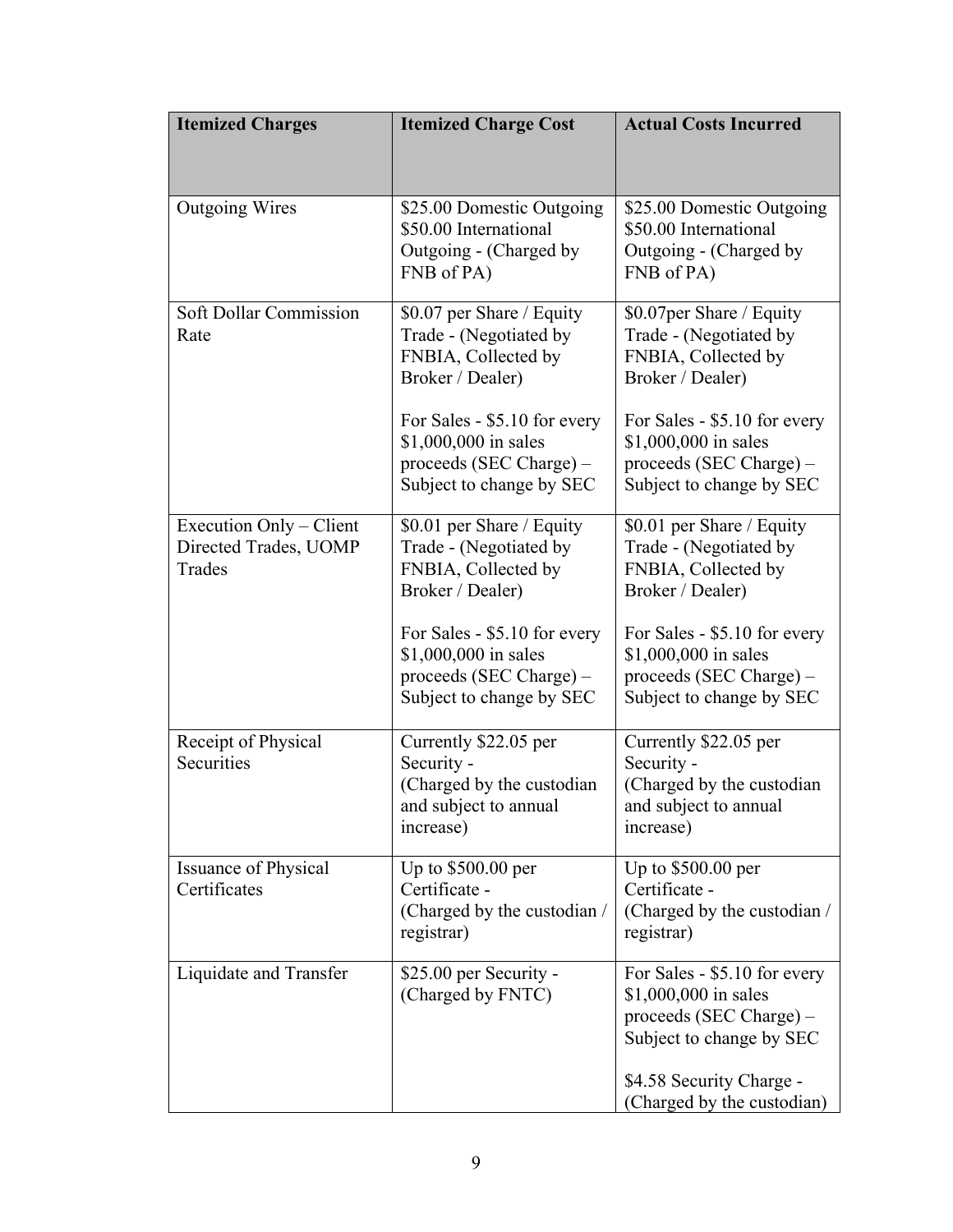|                                                                                                    |                                                                             | Outgoing Wire Charge -<br>Listed Above - (Charged<br>by FNB of PA)<br>Mutual Fund \$10.00<br>maximum per Trade (offset<br>by Reliance Trust<br>Company ("RTC") who is<br>our sub-custodian for<br>mutual funds. RTC collects<br>all 12b-1, and shareholder<br>servicing fees, which<br>lowers the above trade<br>cost. - Charged by the<br>custodian) |
|----------------------------------------------------------------------------------------------------|-----------------------------------------------------------------------------|-------------------------------------------------------------------------------------------------------------------------------------------------------------------------------------------------------------------------------------------------------------------------------------------------------------------------------------------------------|
| Freeze and Transfer                                                                                | \$25.00 per Security -<br>(Charged by FNTC)                                 | \$4.80 per Security held<br>with the custodian -<br>(Charged by the custodian)<br>ACAT contra firm could<br>charge a fee - (Charged by<br>Contra Firm)                                                                                                                                                                                                |
| <b>Security Settlement Charge</b><br>for Custodial Accounts<br>with Outside Investment<br>Managers | \$10.00 Security Settlement<br>Charge per security $-$<br>(Charged by FNTC) | \$4.80 per Security held<br>with the custodian -<br>(Charged by the custodian)<br>ACAT contra firm could<br>charge a fee - (Charged by<br>Contra Firm)                                                                                                                                                                                                |
| Directed Trade Charge or<br>Authorization before<br><b>Trading Request</b>                         | Up to $$45$<br>(Charged by FNTC)                                            | \$0.01 per Share / Equity<br>Trade - (Negotiated by<br>FNBIA, Collected by<br>Broker / Dealer)<br>For Sales - \$5.10 for every<br>\$1,000,000 in sales<br>proceeds (SEC Charge) –<br>Subject to change by SEC<br>\$4.58 Security Charge -<br>(Charged by the custodian)                                                                               |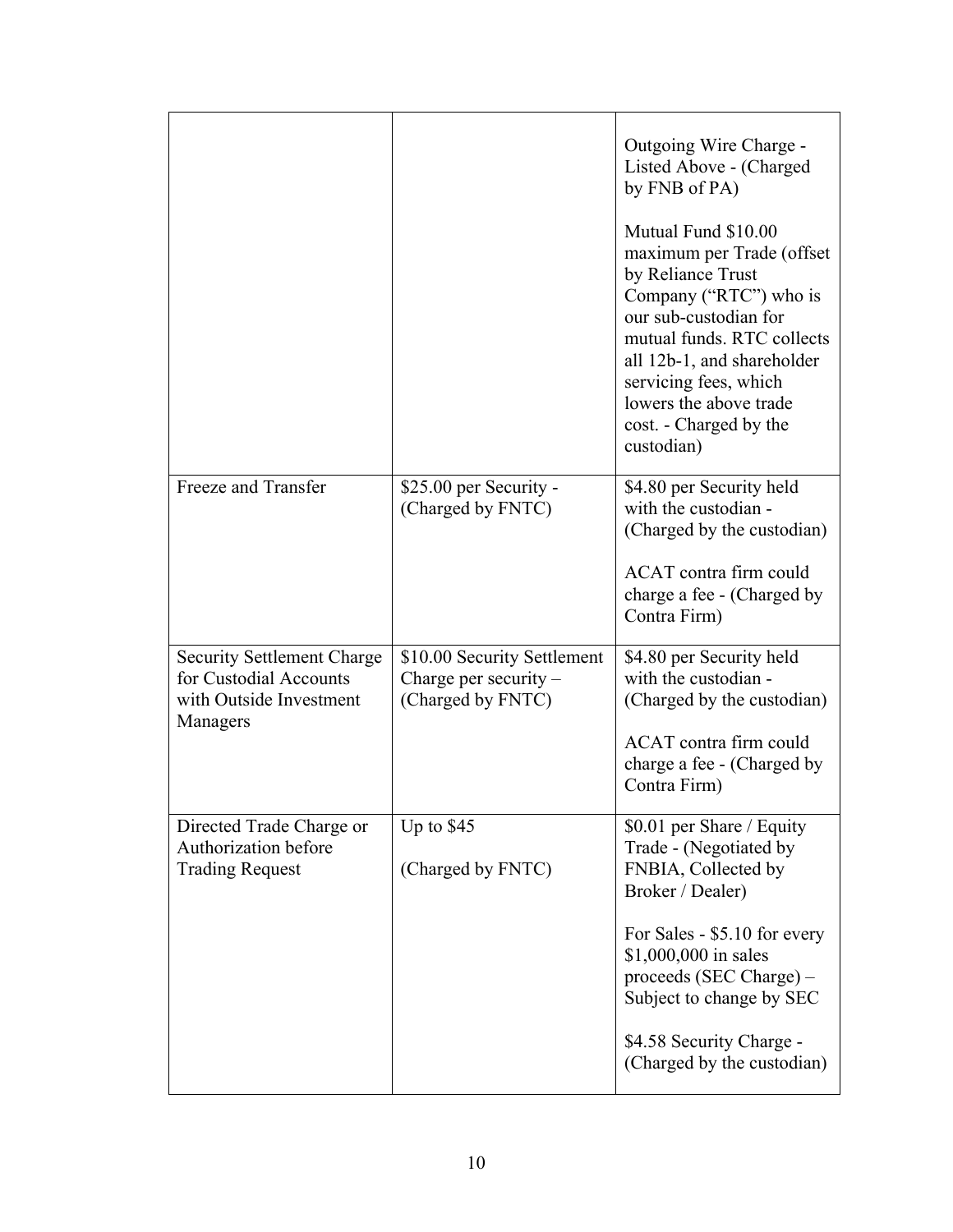|                                                            |                                                                                          | Outgoing Wire Charge -<br>Listed Above - (Charged<br>by FNB of PA)<br>Mutual Fund \$10.00<br>maximum per Trade (offset<br>by Reliance Trust<br>Company ("RTC") who is<br>our sub-custodian for<br>mutual funds. RTC collects<br>all 12b-1, and shareholder<br>servicing fees, which<br>lowers the above trade<br>cost. - Charged by the<br>custodian)<br><b>Options Transaction</b> |
|------------------------------------------------------------|------------------------------------------------------------------------------------------|-------------------------------------------------------------------------------------------------------------------------------------------------------------------------------------------------------------------------------------------------------------------------------------------------------------------------------------------------------------------------------------|
|                                                            |                                                                                          | $$27.56 - (Charged by the$<br>custodian)                                                                                                                                                                                                                                                                                                                                            |
| Retirement Plan Services -<br>Per Periodic Distribution    | \$3 per Distribution -<br>(Charged by FNTC)                                              | Approximate Cost:<br>\$4.00 per Check -<br>(Charged by FNTC)                                                                                                                                                                                                                                                                                                                        |
|                                                            |                                                                                          | \$0.07 per ACH - (Charged<br>by FNB of PA or the<br>custodian)                                                                                                                                                                                                                                                                                                                      |
|                                                            |                                                                                          | Outgoing Wire Charge -<br>Listed Above - (Charged<br>by FNB of PA)                                                                                                                                                                                                                                                                                                                  |
| Retirement Plan Services -<br>Per Lump Sum<br>Distribution | \$25 per Distribution<br>(Charged by FNTC)                                               | Approximate Cost:<br>\$4.00 per Check -<br>(Charged by FNTC)                                                                                                                                                                                                                                                                                                                        |
|                                                            |                                                                                          | \$0.07 per ACH - (Charged<br>by FNB of PA or the<br>custodian)                                                                                                                                                                                                                                                                                                                      |
|                                                            |                                                                                          | Outgoing Wire Charge -<br>Listed Above - (Charged<br>by FNB of PA)                                                                                                                                                                                                                                                                                                                  |
| <b>Class Action Research</b>                               | \$125 per hour (anything)<br>received less than 2 hours<br>will be taken as a fee.) \$10 | \$125 per hour (anything)<br>received less than 2 hours<br>will be taken as a fee.) \$10                                                                                                                                                                                                                                                                                            |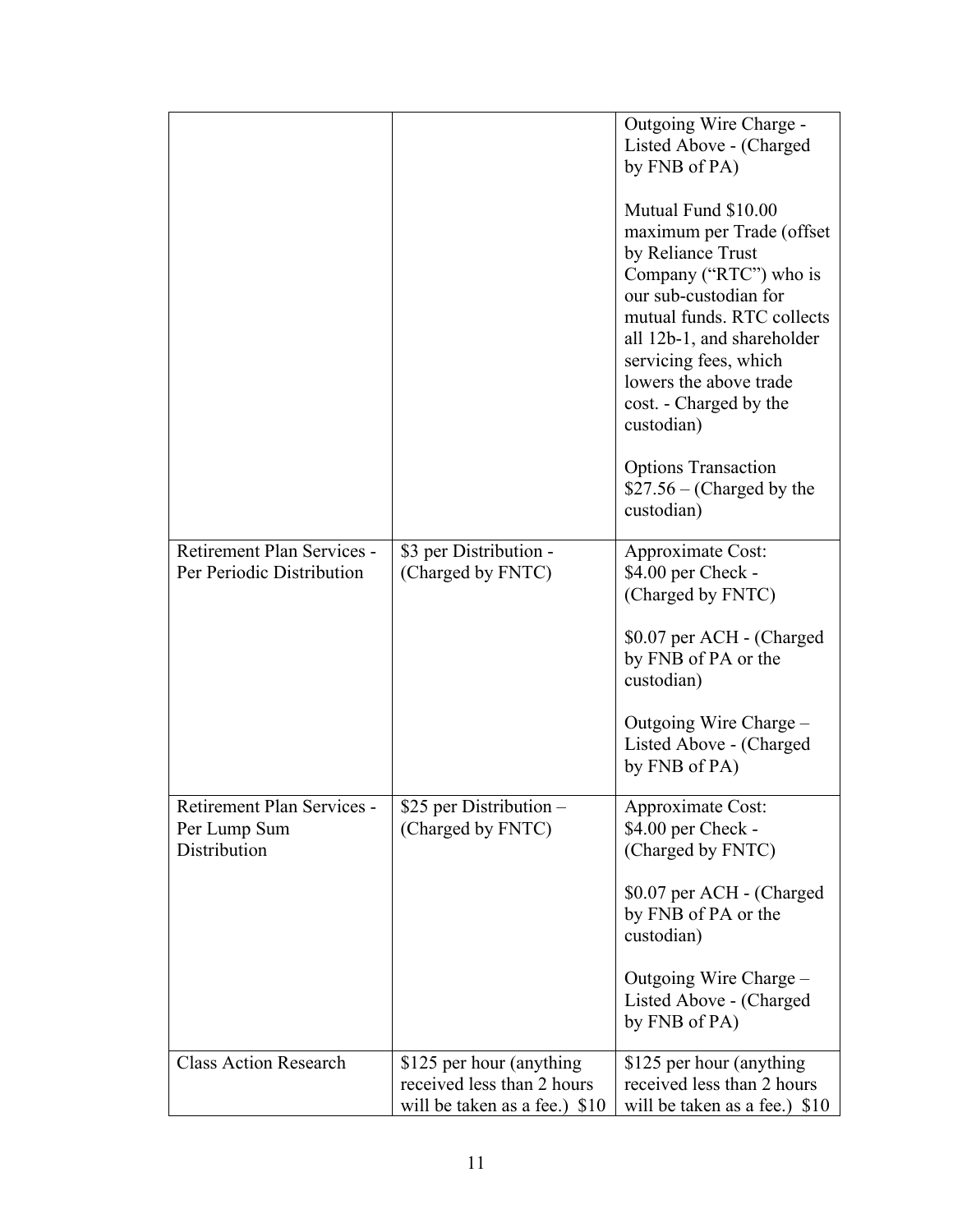| fee to issue a check if the<br>settlement is greater than<br>\$250 or \$5 to transfer<br>proceeds to an internal | fee to issue a check if the<br>settlement is greater than<br>\$250 or \$5 to transfer<br>proceeds to an internal |
|------------------------------------------------------------------------------------------------------------------|------------------------------------------------------------------------------------------------------------------|
| FNB account.<br>(Charged by FNTC)                                                                                | FNB account.<br>(Charged by FNTC)                                                                                |

- FNBIA and FNTC have the right to waive certain itemized charges, in cases such as:
	- o The client has negotiated with FNBIA to exclude these fees
	- o The client has significant other relationships with FNB Corporation
	- o For other reasons determined on a case-by-case basis by FNTC / FNBIA
- Fees are subject to change

#### **Mutual Funds (Shareholder Servicing Compensation and Sales Charges)**

When purchasing mutual funds for our clients, we select the most appropriate share class within each fund. FNBIA invests in certain mutual funds where the mutual fund company compensates FNTC for shareholder services including transaction processing, settlement of trades, dividend distribution, record maintenance, distribution of statements, confirmations, and other regulatory shareholder documents. These fees take the form of 12b-1, shareholder servicing, networking, or recordkeeping fees. FNBIA recognizes an inherent conflict of interest exists when using mutual funds that offer these various compensation arrangements. We (or our parent company, FNTC) benefit from the addition of more assets into these funds. We seek to minimize the conflict through periodic oversight of these funds through the Investment Policy Committee. Our practice is to select "clean-shares", when available, so no revenue is collected from the fund company. If "clean-shares" are not available, we select the most appropriate share class based on the amount of assets we invest with the mutual fund. During FNBIA's periodic review of mutual funds we will determine if other more appropriate share classes exist, which could lower expenses and fees.

Beginning August 2021, FNTC began using Reliance Trust Company as their mutual fund custodian. As part of this arrangement, FNTC does not receive any fees; such as 12b-1, shareholder servicing, networking fees, etc. from the mutual fund companies. These payments are retained by Reliance Trust Company, who uses these dollars to offset the cost of processing mutual funds. This arrangement creates a conflict of interest due to FNTC receiving reduced expenses for mutual fund processing on the funds selected by FNBIA for your account. This arrangement offsets the operational cost of providing these shareholder services to client accounts.

Mutual funds are selected based on criteria such as: historical performance, manager tenure, research team depth, expense ratio. FNBIA's decision is not based on the fee that the mutual fund offers to pay. FNBIA annually reviews all Approved List mutual funds to make sure they pass FNBIA's quality standards to remain on the Approved List. FNBIA also screens all new funds against the quality standards prior to adding them to the Approved List.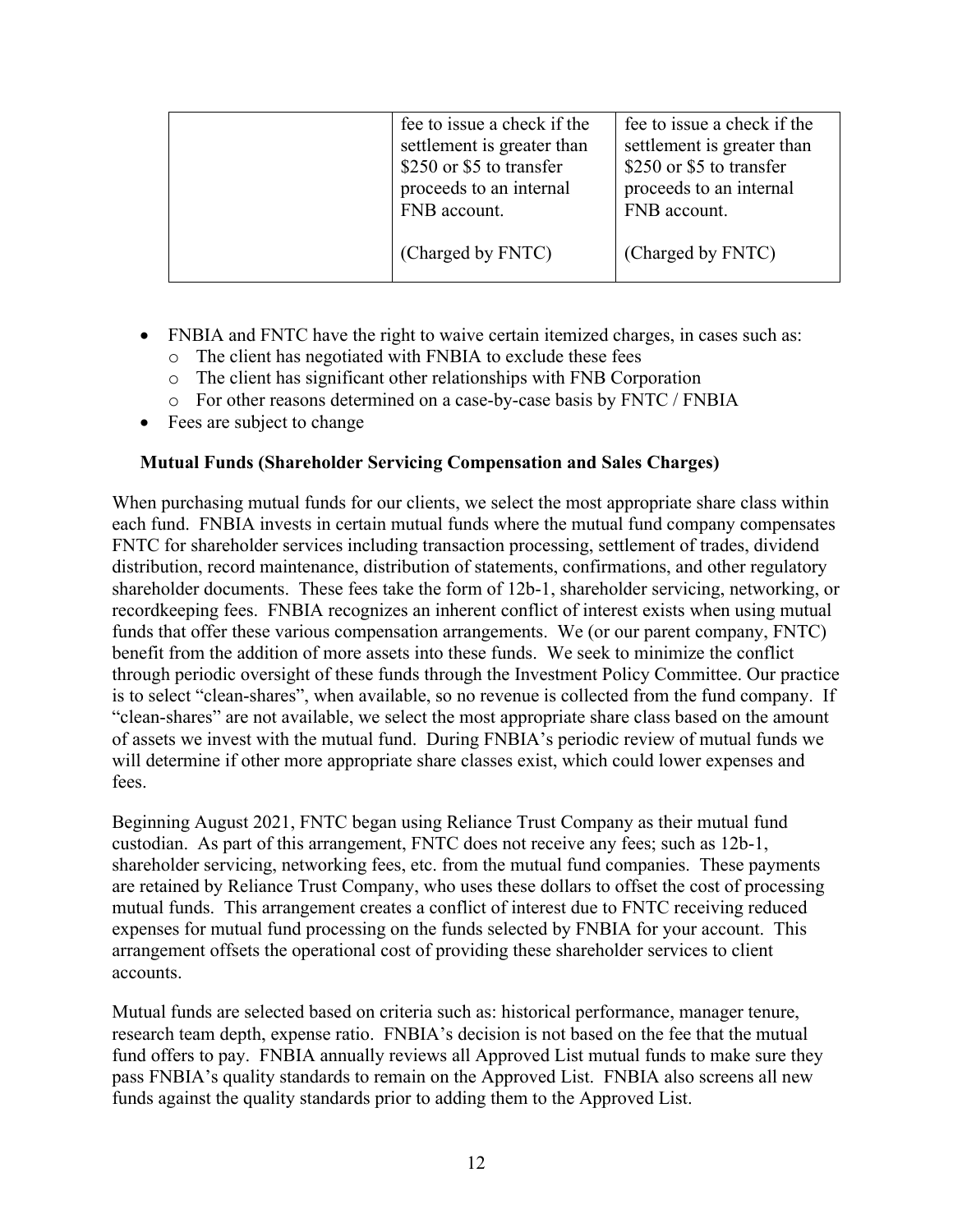Clients have the option to purchase investment products that we recommend through other brokers or agents that are not affiliated with FNBIA.

## **Fee Collection**

Advisory fees will be directly billed or deducted from your account, at the direction of the client. FNBIA normally deducts fees monthly, although billing terms are negotiable. FNBIA annual fee schedules are outlined above.

#### **Cash Balances in Client Accounts**

FNBIA considers cash to be an asset class. During periodic portfolio reviews, FNBIA will generally discuss upcoming cash flow needs with each client and seeks to plan accordingly to meet those needs. FNBIA includes cash and cash equivalents in the calculation of assets under management and fees. During periods of exceedingly low short-term interest rates, as is the case today, client fees paid on cash balances will exceed money market yields.

# <span id="page-13-0"></span>**Item 6 - Performance-Based Fees and Side-by-Side Management**

FNBIA does not assess any performance-based fees on client accounts and, therefore, has no financial incentive to favor one client over another, or allocate trades in any other way than the most equitable process based on the circumstances of each trade.

# <span id="page-13-1"></span>**Item 7 – Types of Clients**

FNBIA provides investment advisory services to the following types of clients:

- Individuals / High Net Worth Individuals
- Pension and Profit-Sharing Plans
- Charitable Organizations
- Corporations
- Financial Institutions
- Insurance Companies
- State / Municipal Government Entities
- Clients of an affiliated Trust Company, FNTC (please see Item 10, Other Financial Industry Activities and Affiliations, for more information)

FNBIA typically serves clients whose account value is \$1,000,000 or greater. FNBIA accepts accounts for less than \$1,000,000 if:

- The account is part of a larger relationship.
- The account belongs to an FNB Corporation employee.
- The potential exists for additional business in the future.
- FNBIA management determines the interests of the client are best served by FNBIA.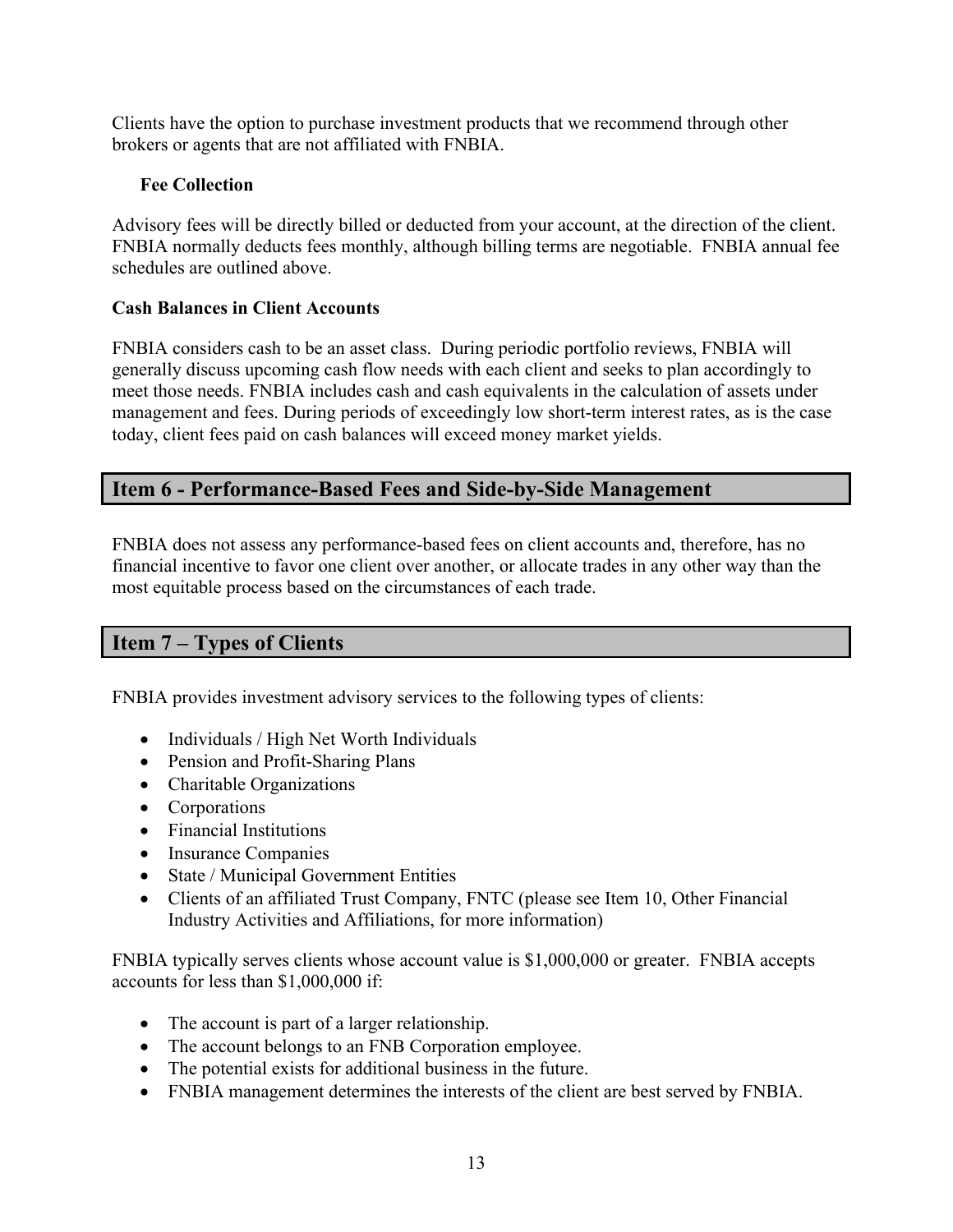# <span id="page-14-0"></span>**Item 8 – Methods of Analysis, Investment Strategies and Risk of Loss**

#### **Investment Process**

We use a committee and investment research group structure to establish and implement the investment oversight for the company, and to develop strategies and advice for our clients. FNBIA has an Investment Policy Committee that meets quarterly and an Investment Strategy Group that meets monthly. The Investment Policy Committee is comprised of senior managers responsible for overseeing the investment management process. The Investment Strategy Group ("ISG"), which consists of the Research Team and Portfolio Advisors, is responsible for conducting frequent assessments of the current market trends and conditions that influence FNBIA's investment strategies. The Research Team has additional responsibilities, which include:

- *Tactical* analyzes market and economic conditions to decide how assets will be invested based upon investment objective, both by asset class (e.g., cash equivalents, bonds, stocks, alternatives, etc.) and within asset class (e.g., corporate bonds, small cap stocks, etc.).
- *Funds (mutual and exchange traded)* sets the Approved List of Mutual Funds and Exchange Traded Funds, which include equity, bond, and alternative funds, and oversees fund strategies.
- *Equity* sets the Approved List of Stocks and oversees stock strategies.
- *Fixed Income* monitors fixed income markets and provides research, monitoring, and recommendations on fixed income assets and strategies.
- *SMA* sets the Approved List of Independent Managers and monitors their performance, management style, etc. (please see the Federated Investment Counseling Addendum at the end of this Brochure for more information).

#### **Methods of Analysis**

Our Investment Policy Committee and Investment Strategy Group use various methods to determine asset allocation and security selection for all Approved Investment Lists and Strategies. We apply the following analysis in the investment process:

• Fundamental Analysis - uses qualitative measures such as economic, industry or company data to evaluate market factors and the intrinsic value of individual securities, in order to develop overall asset allocation recommendations and guidelines on whether to buy, hold, or sell individual securities.

We gather the information for this analysis from various sources:

- Financial newspapers and magazines
- Internal and external research materials
- Corporate rating services
- Annual reports, prospectuses, and SEC filings
- Company press releases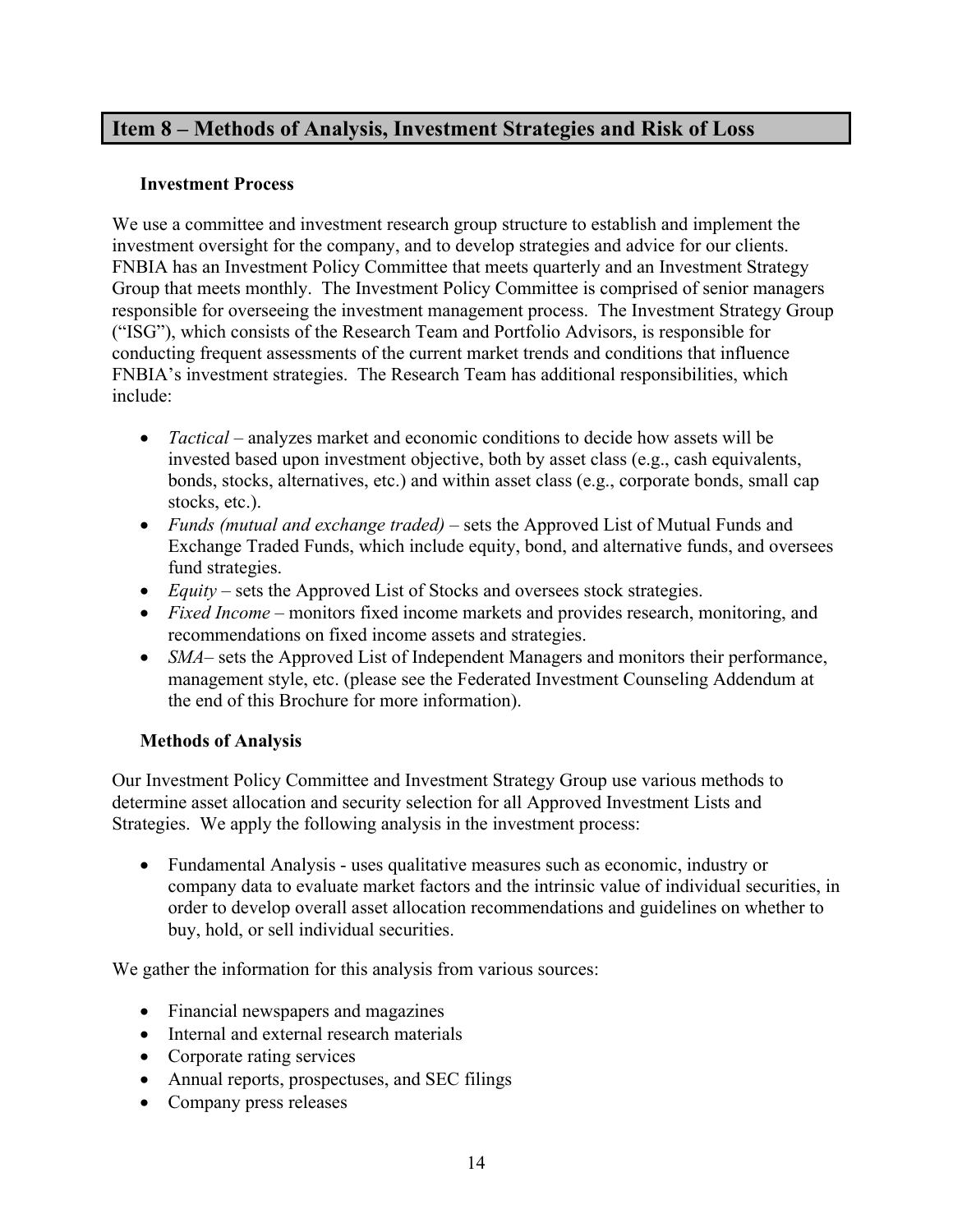• Calls with the mutual fund investment teams

We use these methods and sources to create a diversified portfolio for each client by investing across various asset classes using the FNBIA strategies that we believe best meet client objectives.

## **Risk of Loss**

Investing in the capital markets involves risk, which includes the possibility that your account could go down in value. Other risks to your account may include:

- No guarantee the performance of any investment is not guaranteed. Certain investment risks are out of our control.
- Market Fluctuation financial markets and the value of investments change substantially over time, which may lead to loss of portfolio value, especially in the short run.
- Fixed Income prices of fixed income (bond) securities typically decrease in value when interest rates rise. This risk is usually greater for longer-maturity bond investments. Investments in bonds with lower credit ratings (and non-rated credits) are subject to a greater risk of loss of principal and interest than those with higher credit ratings.
- Income Risk risk that an investment strategy designed to produce income fails to do so, resulting in the failure to meet cash flow demands or the need to sell assets to produce income.
- Liquidity Risk risk that you may not have full access to your funds if your account assets cannot be converted into cash according to normal market settlement standards. Liquidity risk is often higher for small capitalization stocks, alternative assets, and private placement securities.
- Equity Investments equities are exposed to general stock market swings and volatile changes in value as market confidence in and opinions of their issuers change.
- Smaller Companies investments in smaller companies involve added risks such as limited liquidity and greater volatility, which may hinder our ability to timely sell these investments at a fair and competitive price.
- Mutual Funds mutual fund investing involves risk; principal loss is possible. Investors will pay embedded fees and expenses, even when investment returns are flat or negative. Investors cannot influence the securities bought and sold, or the timing of transactions which may result in undesirable tax consequences.
- Exchange Traded Funds ("ETFs") the market price of an ETF's shares may trade at a discount to net asset value, an active secondary trading market may not exist, or trading may be halted by the exchange on which it trades. These factors may hinder our ability to timely sell an ETF at a fair price. ETFs also have embedded fees and expenses which are borne by the investor.
- Alternative Investments ("AIs") investing in alternative investments involves risk; principal loss is possible. AIs may react in similar or opposite directions of the market based on the type of investment. AIs present the risk of illiquidity and limited markets, which may limit our ability to timely sell these investments at a fair and competitive price. Exposure to AIs may be achieved via an investment in mutual funds, which risks are explained above.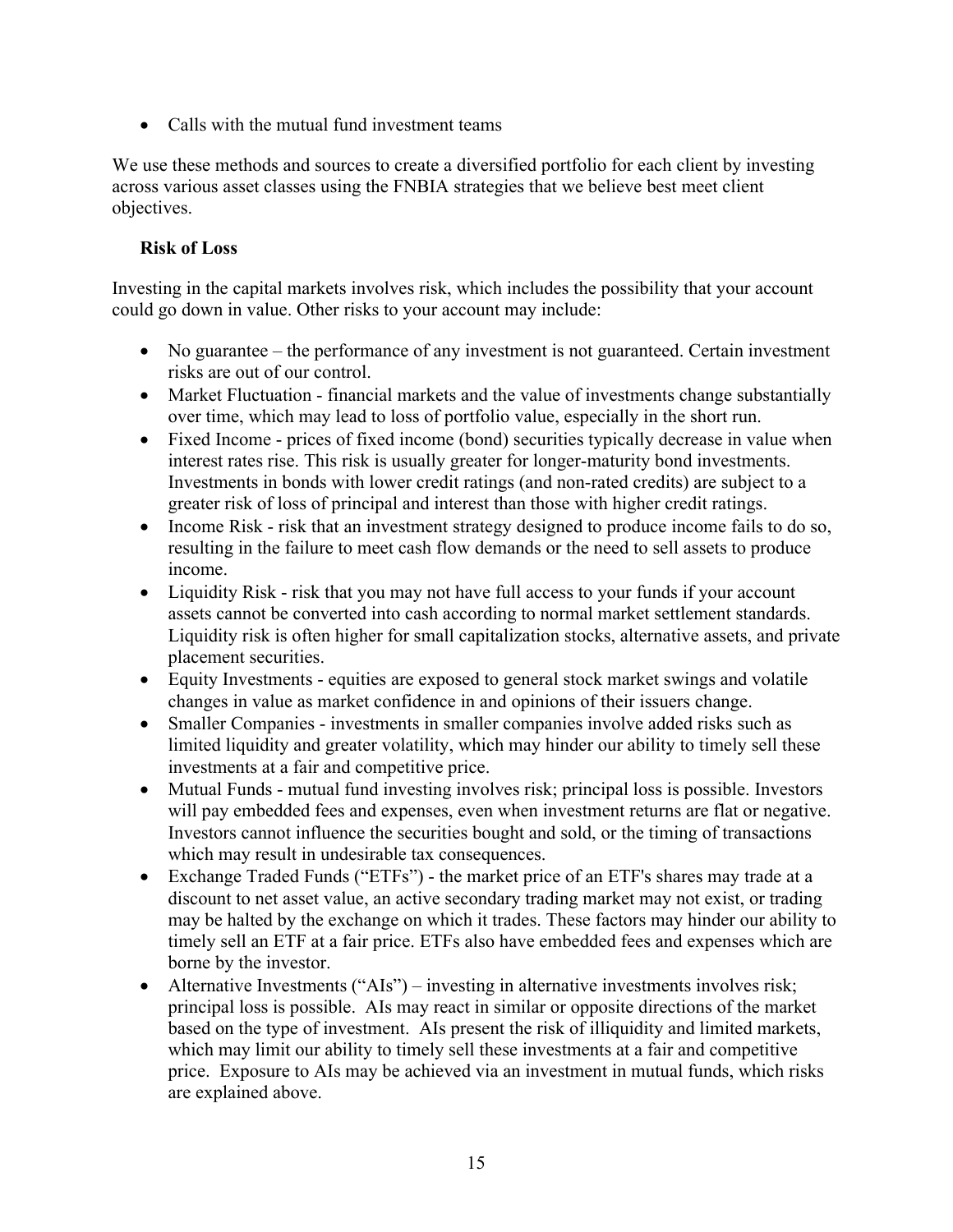- Socio-political Risk possibility of instability or unrest in one or more regions of the world which affect investment markets, portfolio security values, and market volatility.
- Event Risk risk that an unforeseen event will negatively affect a company or an industry, which may result in the loss of principal.
- Legislative Risk risk that the government could significantly alter the business prospects of one or more companies, which may result in the loss of principal.
- International securities involve different risks than U.S. investments. International securities and ADRs may be subject to market/currency fluctuations, investment risks, and other risks involving foreign economic, political, monetary, taxation, trade, audit, and/or legal factors. There may be additional risks associated with international investments. These risks are magnified in emerging markets. International investing may not be suitable for everyone.

#### **Pandemics and COVID-19**

Occurrences of epidemics or pandemics, depending on their scale, may cause different degrees of damage to global, national, and local economies. COVID-19 (also known as novel coronavirus or coronavirus disease 2019) presents unique, rapidly changing, and hard to quantify risks. In general, it has resulted in a significant reduction in commercial activity on a global scale that has adversely impacted many businesses. Governments on the national, local, and state level, have instituted a variety of measures including lockdowns, quarantines, and states of emergencies, which materially slowed the global economy. The effects of COVID-19 have and may continue to adversely affect the global economy, which may materially and adversely impact the volatility, value and performance of the securities held in client accounts and our ability to buy or sell such securities at an advantageous time and/or price.

#### **Inflation**

Inflationary risk is the risk that the earning potential of your account does not keep pace with inflation, resulting in your purchasing power being less in the future than it is today. The United States has had an accommodative monetary policy over many years, especially during the pandemic. The effect of this accommodative monetary policy has caused inflationary pressures to rise in the United States to some of the highest levels seen in the last 40 years. This inflationary pressure directly impacts you as a consumer as cost of goods rises and paychecks fail to keep pace. The increase in inflation causes the volatility, value, and performance of securities in your account, which may result in the values of those securities decreasing. However, any meaningful and sustained rise in inflation could further adversely impact the volatility, value and performance of the securities held in client accounts.

#### **War / Conflicts**

Occurrence of war may cause different degrees of damage to global, national, and local economies. In 2022 the Russian / Ukrainian conflict has demonstrated how quickly economic conditions can change across the world based on the tools used to try and stop the conflict. We have seen in the Russian / Ukrainian war the use of sanctions against Russia as a deterrent from continuing the action. These sanctions have impacted the world in a short period of time. These types of sanctions have driven up energy costs, which is placing inflationary pressures on consumers. Additional measures have been taken to further isolate Russia from the global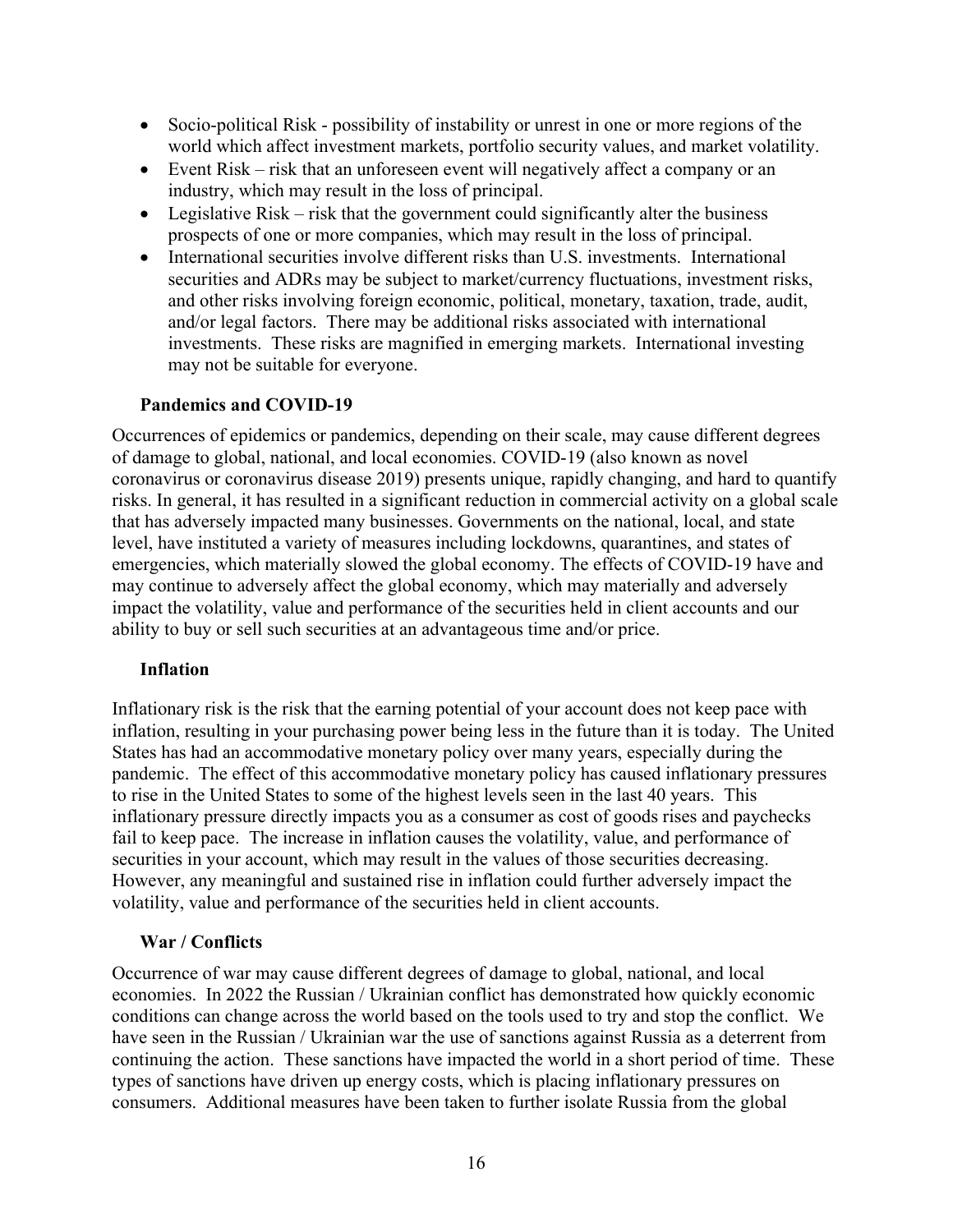markets increases the risk of drastic measures to maintain control of the country. The effects of this have created volatility in the global investment markets. This may materially impact the value, and performance of the securities held in your account. The long-term impact of this situation is still unknown but the longer such events carry the more volatility you may see in your portfolio. These types of sanctions may impact your ability to buy or sell assets from the impacted country.

#### **How We Manage Risk**

Risk cannot be completely removed from the investment process. However, our investment strategies and philosophy seek to manage risk through diversification and by monitoring investments and economic and financial market conditions. We seek to structure each portfolio to meet unique client objectives associated with risk tolerance, investment time horizon, liquidity needs, and other client-directed portfolio guidelines. We also strive to maintain regular client communication to facilitate dialogue about FNBIA's views and client investment needs. We urge clients to keep us informed of changes to their investment objectives, cash needs, and risk tolerance.

# <span id="page-17-0"></span>**Item 9 – Disciplinary Information**

FNBIA does not have any legal or disciplinary events to report.

# <span id="page-17-1"></span>**Item 10 – Other Financial Industry Activities and Affiliations**

FNBIA (and our management persons) are not registered, nor have an application pending to register as a broker-dealer, or futures commission merchant, commodity pool operator, or commodity trading advisor. Several employees are Registered Representatives of an unaffiliated broker-dealer, Cetera Investment Services, LLC.

No FNBIA employees are registered with our affiliated broker-dealer WauBank Securities. WauBank securities is a limited scope broker-dealer that is utilized by First National Bank of Pennsylvania to underwrite certain issuances of debt. WauBank Securities maintains its own employees and compliance program, which has no connection with FNBIA.

FNTC, FNBIA's affiliated parent company, has an inter-company agreement with FNBIA as an adviser to manage the assets of its discretionary trust clients' funds. FNBIA manages these FNTC client accounts in accordance with the appropriate account agreement, prevailing regulatory guidelines, and/or the investment policies of FNTC. The assets managed by FNBIA on behalf of FNTC clients under this agreement are substantial.

#### **FNB Daily**

FNBIA, through FNTC, will invest the cash portion of your account in one of two savings accounts ("FNB Daily – Retail Investor or FNB Daily – Institutional Investor"), which are maintained by FNBPA. FNTC receives a service fee from FNBPA for directing cash balances in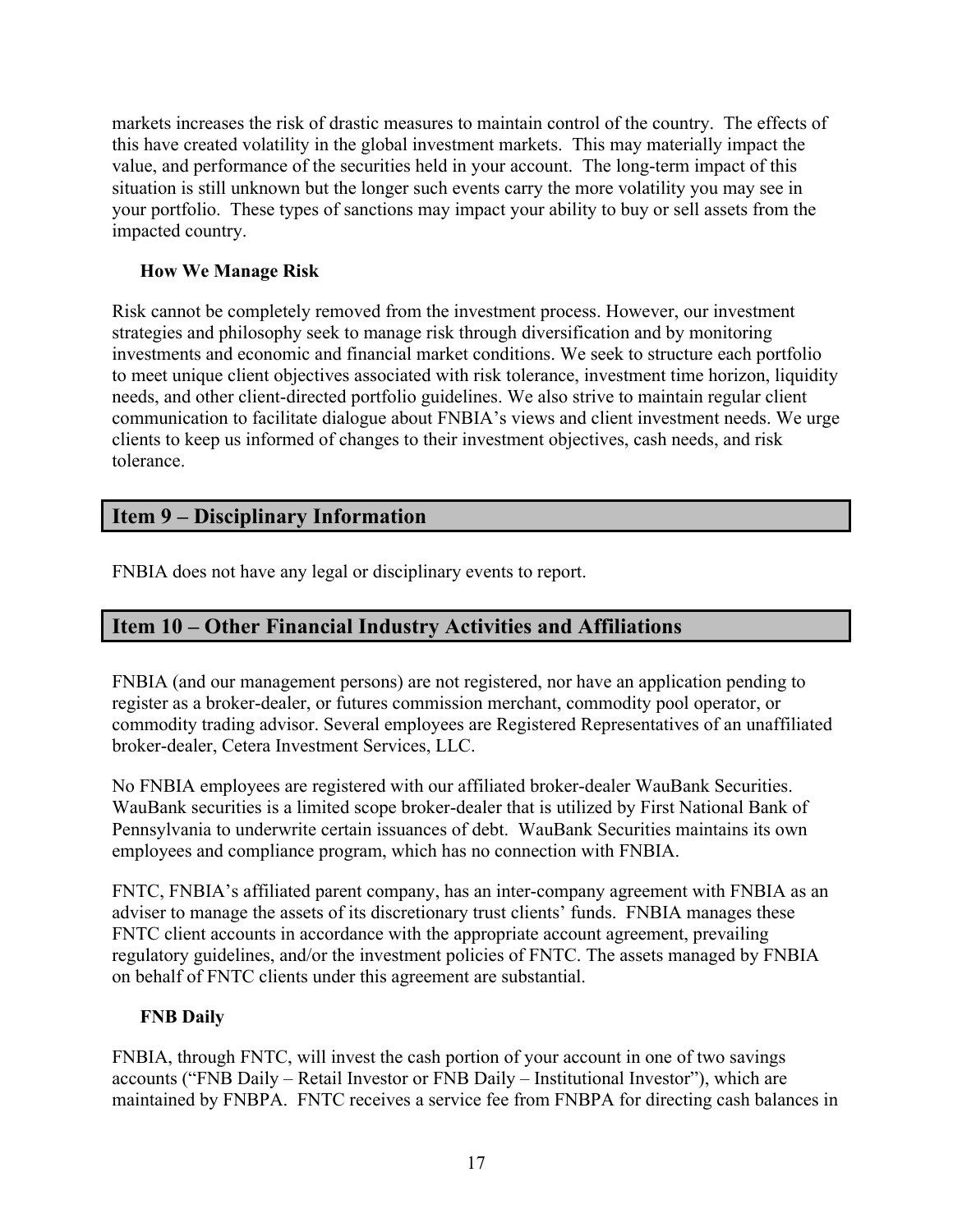this manner. This payment does not decrease the rate the client receives on cash investments, but FNBIA has an interest to place client funds in FNB Daily because of this fee. FNBIA performs a monthly analysis of the rate to ensure its competitiveness with other short-term investments. As custodian, FNTC maintains separate records for the amount held in FNB Daily for each client account and is responsible for periodically crediting interest earned. Additional information regarding FNB Daily can be found at the following location: [https://www.fnb-online.com/fnb](https://www.fnb-online.com/fnb-daily)[daily.](https://www.fnb-online.com/fnb-daily)

#### **Federated Investment Counseling**

For select clients, FNBIA selects from Federated's Separately Managed Account ("SMA") platform the strategy (ies) that we believe meet stated client investment objectives. FNBIA does not receive any direct compensation from Federated.

Please see the Addendum for "Federated Investment Counseling" for additional details on this program.

#### **Services Performed for Affiliates**

Certain FNBIA professionals perform compliance and other functions for FNTC Company and F.N.B. Investment Services, Inc. To properly perform these functions, they are registered with an independent broker-dealer, Cetera Investment Services.

Certain Wealth Advisors are employed in a dual employment arrangement with Cetera Investment Services as Investment Executives, who refer any possible Cetera related business to a dedicated Financial Advisor with F.N.B. Investment Services, for which the Wealth Advisor is compensated.

Managing Executives are FNTC employees who are dually employed by F.N.B. Investment Advisors, Inc. These individuals are responsible for the overall regional management of both FNTC and FNBIA employees. (Oversight of a Portfolio Advisors investment responsibility ultimately remains with FNBIA.)

To manage the potential conflicts of interest inherent in the affiliate arrangements noted above, FNBIA and each affiliate implements a compliance program to ensure compliance with applicable regulations, and to ensure that advisory personnel meet their fiduciary obligations. FNB Wealth Management utilizes a committee style approach to governance in each of their lines of business to provide oversight and monitoring of activities. Investment Policy Committee (IPC) is charged with oversight of activities within the investment advisor, including; the review of accounts, oversight of investments, soft dollars, etc. IPC reports to FNBIA's Board of Directors who is charged with the oversight of the registered investment advisor. FNBIA's Board of Directors reports to the FNTC's Board of Director's because of their ownership of FNBIA. Wealth Management Compliance Committee is a separate committee that is charged with compliance oversight and reporting of the various lines of business. The Compliance Department reports information to this committee based on their oversight of the lines of business. The Wealth Management Compliance Committee reports their information to both FNBIA and FNTC's Board of Directors.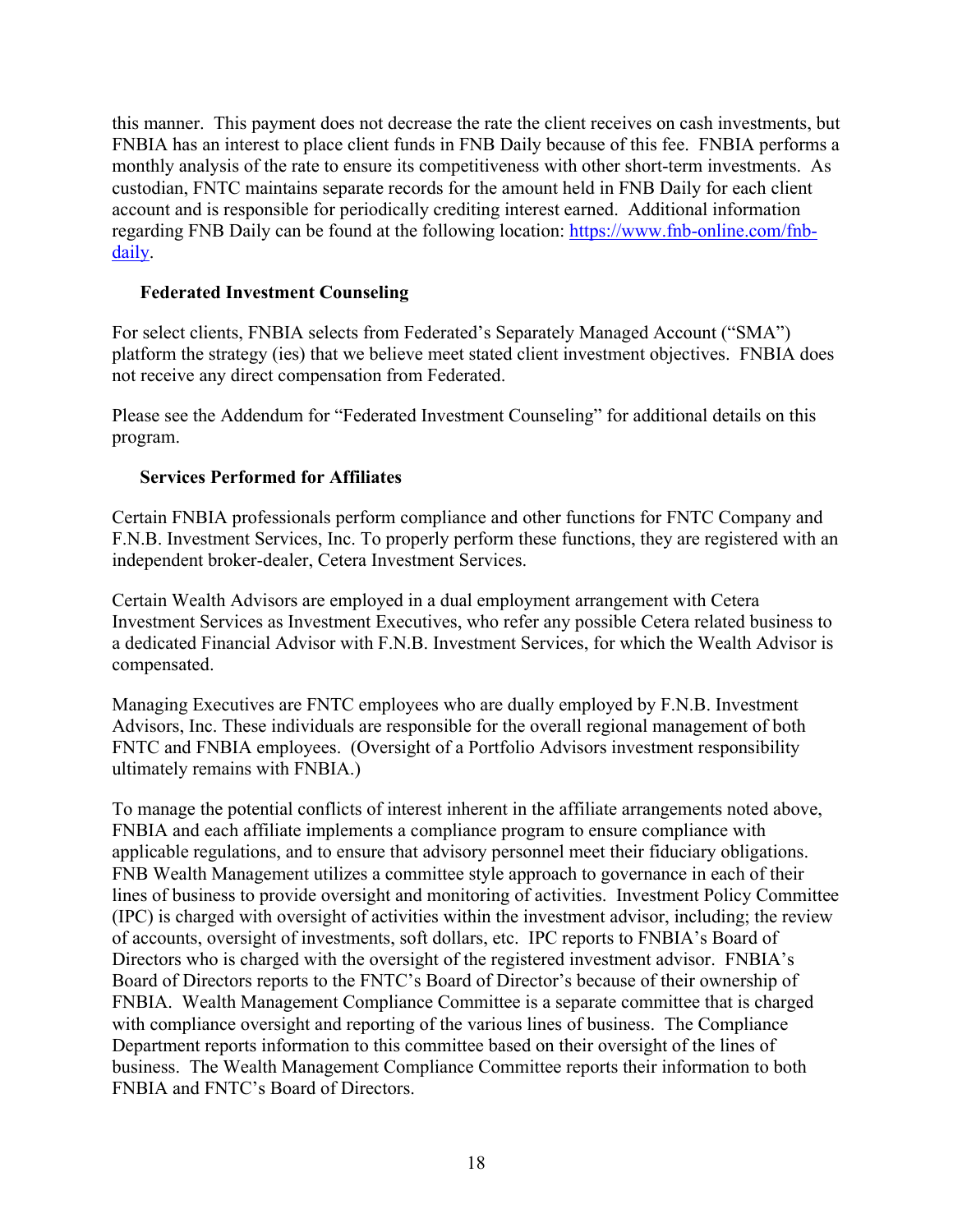# <span id="page-19-0"></span>**Item 11 – Code of Ethics (Conduct), Participation of Interest in Client Transactions and Personal Trading**

#### **Code of Ethics (Conduct)**

FNBIA has adopted a Code of Ethics that sets forth its high standard of business conduct and reinforces each employee's role in carrying out its fiduciary duty to clients. The FNBIA Code of Ethics instructs employees about maintaining confidentiality of your information, prohibitions on insider trading, requirements, and restrictions on the acceptance, giving, and reporting of gifts, and procedures for employee securities trading.

#### **Access Person versus Non-Access Person**

FNBIA makes a differentiation between an access person and a non-access person. An access person is an individual who is involved in the decision-making process and strategy information prior to its general release. A Portfolio Advisor, Investment Research, Trading, and certain Compliance staff would all be considered an access person based on our structure. These individuals also participate in Investment Strategy Group, so they are aware of coming investment decisions. If an individual is considered an access person, they are required to comply with all sections of the Code of Ethics including personal security trading requirements.

We consider Market Executives, Wealth Advisors, and certain clerical staff of FNBIA as nonaccess persons. These individuals are dual employees of both FNTC and FNBIA and are required to execute a dual employment in which they are considered employees of the registered investment advisors. These individuals are required to follow the code of ethics requirements except for personal security transaction requirements.

#### **Personal Trading**

We allow our employees to buy and sell the same securities that our clients hold. FNBIA's fiduciary duty requires that client trading activities take priority over those of an FNBIA "Access Person", employees with knowledge of client transactions in advance of their execution. FNBIA's Compliance Department utilizes an electronic application to manage and monitor Access Persons' trading. In cases where an electronic feed of an Access Person's personal trading activity is not feasible, the Access Person is asked to open an account with a firm that can provide transactions electronically. If an Access Person holds a custodial account with FNTC we have asked them to have their trades executed at the same time as the client to avoid potential conflicts of interest. FNBIA from time to time manages investment accounts for employees or their family members. We treat employee and family member accounts with the same high standard of fiduciary care as all other client accounts.

#### **Insider Trading**

FNBIA bans any employee from acting on, misusing, or disclosing any material nonpublic information, also known as 'inside information.' We monitor risks associated with inside information by: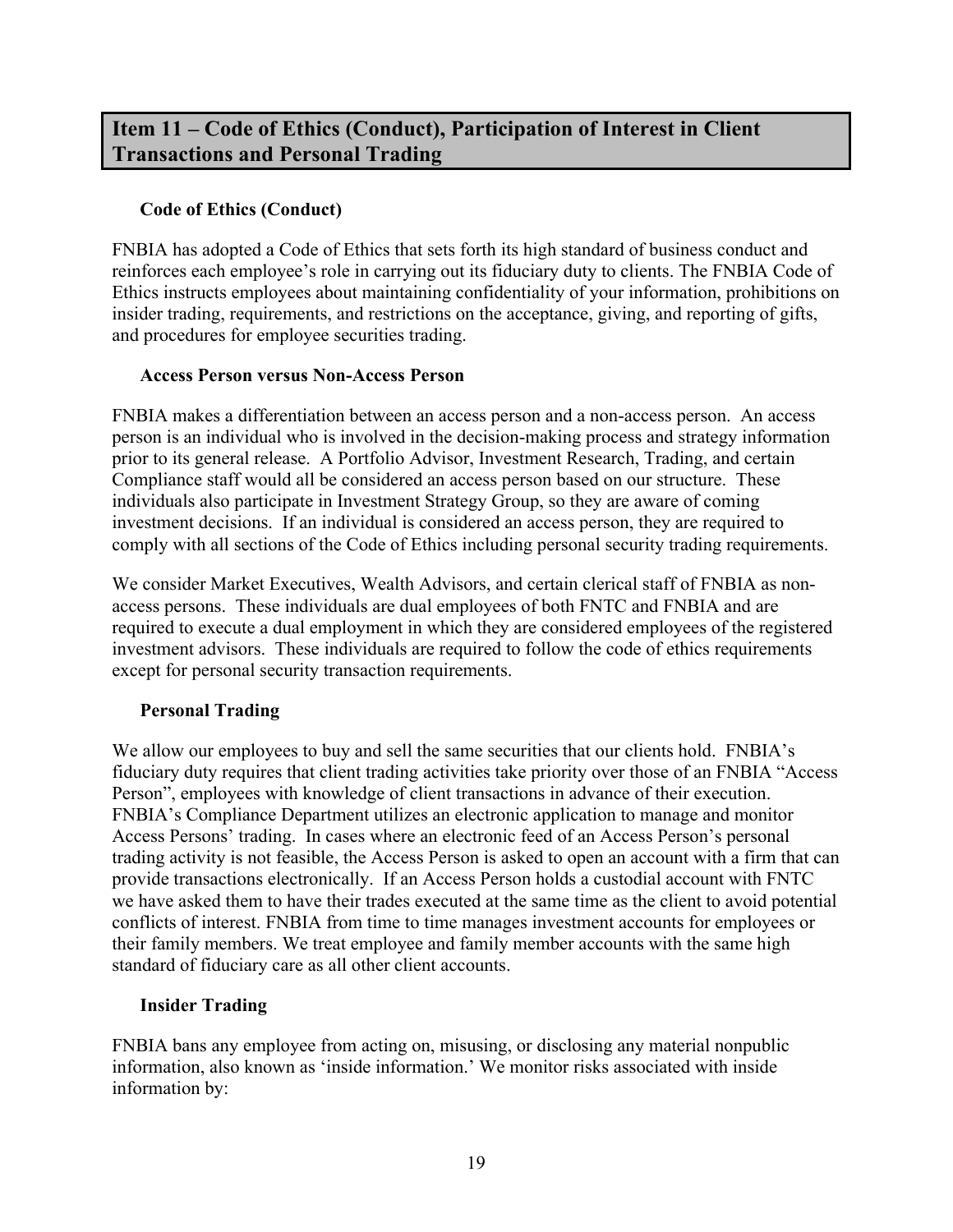- Facilitating periodic employee education and training
- Restricting employee service on Boards of public companies
- Monitoring and restricting personal trading of employees and certain family/household members
- Implementing a compliance program to monitor employee outside business activities and certain industry relationships

#### **Investing in Securities Recommended to Clients**

FNBIA employees are permitted to buy and sell for themselves securities that we also recommend to advisory clients. To mitigate this conflict of interest, by ensuring that client interests are placed first and foremost, FNBIA's personal trading policies and procedures are designed to ensure that employees do not trade in advance of clients in the same securities.

The FNBIA Code of Ethics is updated and adopted by the Board of Directors; all employees acknowledge in writing their commitment to its terms each year. A copy of our Code of Ethics is available upon request by contacting us at  $(855)$  688-0001 or millerbr@fnb-corp.com.

# <span id="page-20-0"></span>**Item 12 – Brokerage Practices**

# **Trading Standards**

FNBIA, as a fiduciary, seeks to obtain best execution for client transactions. We strive to obtain not necessarily the lowest commission cost but the best overall qualitative execution. In selecting brokers for trade execution, we consider factors such as soft dollar eligibility of commissions; reputation and financial responsibility; price competitiveness; execution capability; knowledge of the relevant asset class, sector, and specific security traded; ease of operations; and responsiveness to FNBIA.

In the interest of our clients, FNBIA has developed the following trading standards:

- FNBIA has negotiated commission rates that we believe are comparable with industry peers.
- FNBIA aggregates or consolidates trades where possible before trading.
- Clients receive an average price on aggregated trades to ensure fair pricing.

FNBIA currently uses one broker to execute all equity trades. FNBIA has established two accounts with the broker. One account is used to provide soft dollar credits for trades in accounts where we have discretion and collection of soft-dollar credits are justified. FNBIA maintains relationships with other brokers that can execute equity trades. If our current broker was unable to execute, we could route trades to these other brokers for execution.

These trades are executed at the soft dollar rate negotiated with the broker which is currently 7 cents per share. This rate is subject to change over time. The other account is used for trades in accounts where we do not have investment discretion, or trading direction is received from the client or another outside party to conduct a non-discretionary (unsolicited) transaction. The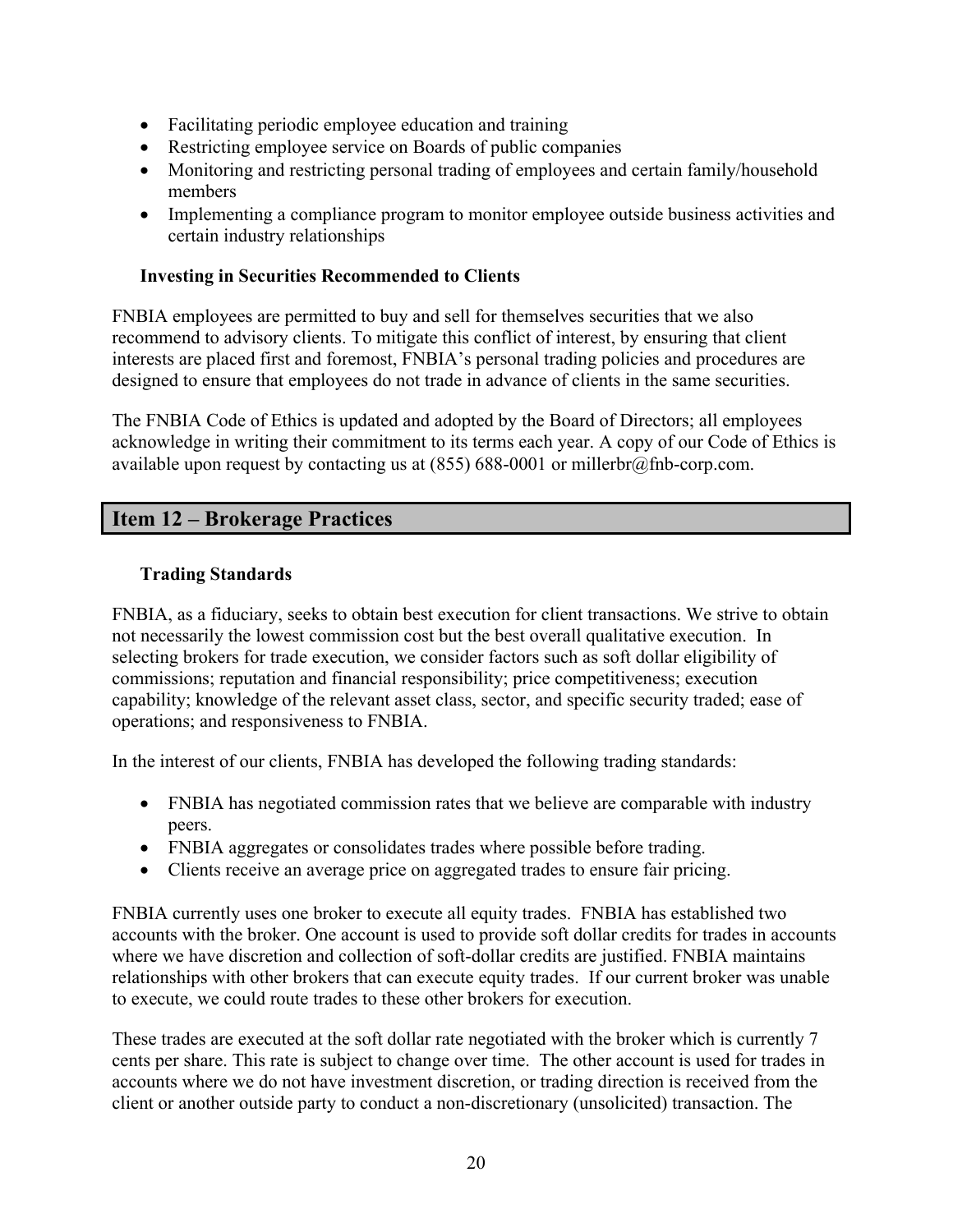negotiated rate for these trades is 1 cent per share. This rate is subject to change over time. Equities price per share have increased in recent years because of market appreciation and the trend toward fewer stock splits. This has decreased the number of shares traded, which has caused our commission cost per share to rise slightly from prior years.

- FNBIA does not consider, select, or recommend brokers based on receiving a client referral.
- FNBIA does not collect soft dollars on fixed income trades.
- FNBIA maintains an Approved List of brokers, including fixed income brokers. These brokers are reviewed annually by the Trading Department, with a report submitted for Investment Policy Committee approval, including any additions or deletions from the list.
- On a quarterly basis, FNBIA's Investment Policy Committee reviews trading statistics and the Soft Dollar budget to ensure soft dollars are being allocated accurately, are used in the investment process, are priced fairly, and are permissible under safe harbor guidelines.

#### **Trade Aggregation**

FNBIA consolidates client equity, fixed income, and mutual fund transactions where applicable. In so doing, we look at the side of the transaction (buy or sell), order type (market order, etc.) and direction by the client or Portfolio Advisor (as defined in the Glossary). Similar trades are executed as a single block. FNBIA blocks transactions for execution in the portfolio management system once a day. FNBIA reserves the right to change the timing or frequency of trade aggregation in the best interests of our clients. For any single trade, aggregation may be detrimental or beneficial to clients; the price realized could be higher or lower than desired due to the timing of trade placement. Overall, however, we believe trade aggregation leads to better execution due to the larger share or dollar amount being traded.

#### **Trade Error Correction**

All Trading Errors will be addressed immediately once the Trading Department becomes aware of the error. Trading errors will be promptly reported to the Trading Manager who will document the situation, provide details of what caused the error, and take steps to correct the error. If the error was caused by FNBIA, we will determine how the error impacted your account. FNBIA upon review of the error, will make you whole whether it resulted in gain or loss. If the error results in a gain, any money above making you whole is set aside to offset against any losses incurred through-out the year. FNBIA at year-end allocates any remaining gain to a local charity.

#### **Tax Lot Allocation Method**

FNBIA has selected the "Highest Cost Long-Term, First Out" ("HILT") to serve as the tax lot allocation method for your account. When selling shares this method takes the highest cost lots (held for longer than a year) first, which results in smaller capital gains and larger capital losses. The following is an illustration of this method:

- $1/5/2013$  Purchase 100 shares at \$13 per share for a total cost of \$1,300.
- $2/1/2013$  Purchase 100 shares at \$12 per share for a total cost of \$1,200.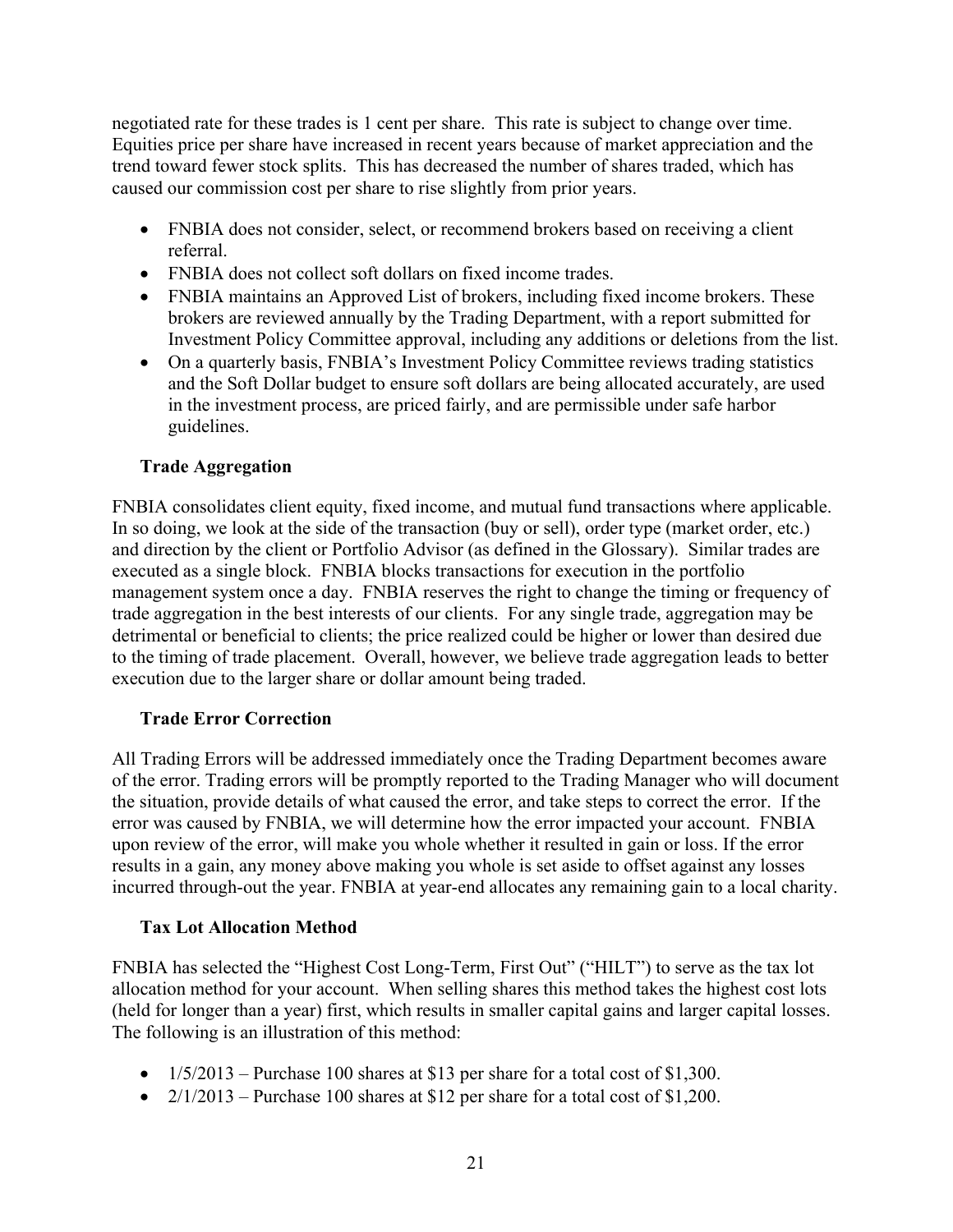- $5/8/2013$  Purchase 100 shares at \$11 per share for a total cost of \$1,100.
- $3/4/2014$  Purchase 100 shares at \$11.50 per share for a total cost of \$1,150.
- $4/15/2014$  Purchase 100 shares at \$10 per share for a total cost of \$1,000.
- $6/19/2014$  Redeem 100 shares at \$12 per share for gross proceeds of \$1,200.

The use of this method would result in shares purchased on 1/5/2013 being utilized for the redemption. You would subtract the cost basis of \$1,300 from the gross proceeds of \$1,200 resulting in a \$100 long-term capital loss.

#### **Soft Dollars**

FNBIA places stock trades through brokers that offer soft dollar benefits. Soft dollar benefits ("credits") are received from a broker that charges more for our client trades than that broker would typically charge. These charges are incurred by discretionary client accounts we trade. We review the price, trade execution quality, and expertise offered by the soft dollar broker in carrying out trades. As noted in the "Trading Standards" section above, non-discretionary client accounts do not pay soft dollars.

Soft dollar arrangements are permitted by the SEC if they meet certain criteria. We use soft dollar benefits to buy certain permissible services, such as economic, financial, or market data; investment research or recommendations; portfolio management and trading software; and connectivity services with brokers. We evaluate applicable products and services to decide if they can be fully or partially paid with soft dollars in compliance with applicable rules. In general, FNBIA manages accounts where they maintain discretion over the assets in the account, and the soft dollars earned on these trades will benefit those paying the soft dollar cost for trading.

Soft dollar commission rates are higher than non-soft dollar rates. Use of soft dollar commissions represents a conflict of interest, as we have an incentive to select or recommend a broker-dealer based on our interest in receiving soft dollar benefits, rather than on the clients' interest in receiving favorable trade execution. While we use research to benefit all clients in our investment decision‐making process, some clients may be paying for research and brokerage services while not necessarily receiving the direct benefit of these services whereas other clients may be receiving a direct benefit while not paying for these services. Overall, we believe that receipt of research and brokerage services provides a benefit to clients, regardless of whether it is direct or indirect, by assisting us in our overall investment decision-making process.

Without soft dollars, we would pay for certain research and brokerage services out of pocket with fee revenues rather than with client commissions. We have adopted compliance policies to ensure that our soft dollar practices are consistent with our duty to achieve best execution and that soft dollar services represent fair and measurable value for our clients. This includes thorough pre-approval and reconciliation of soft dollar expenses by investment and compliance professionals.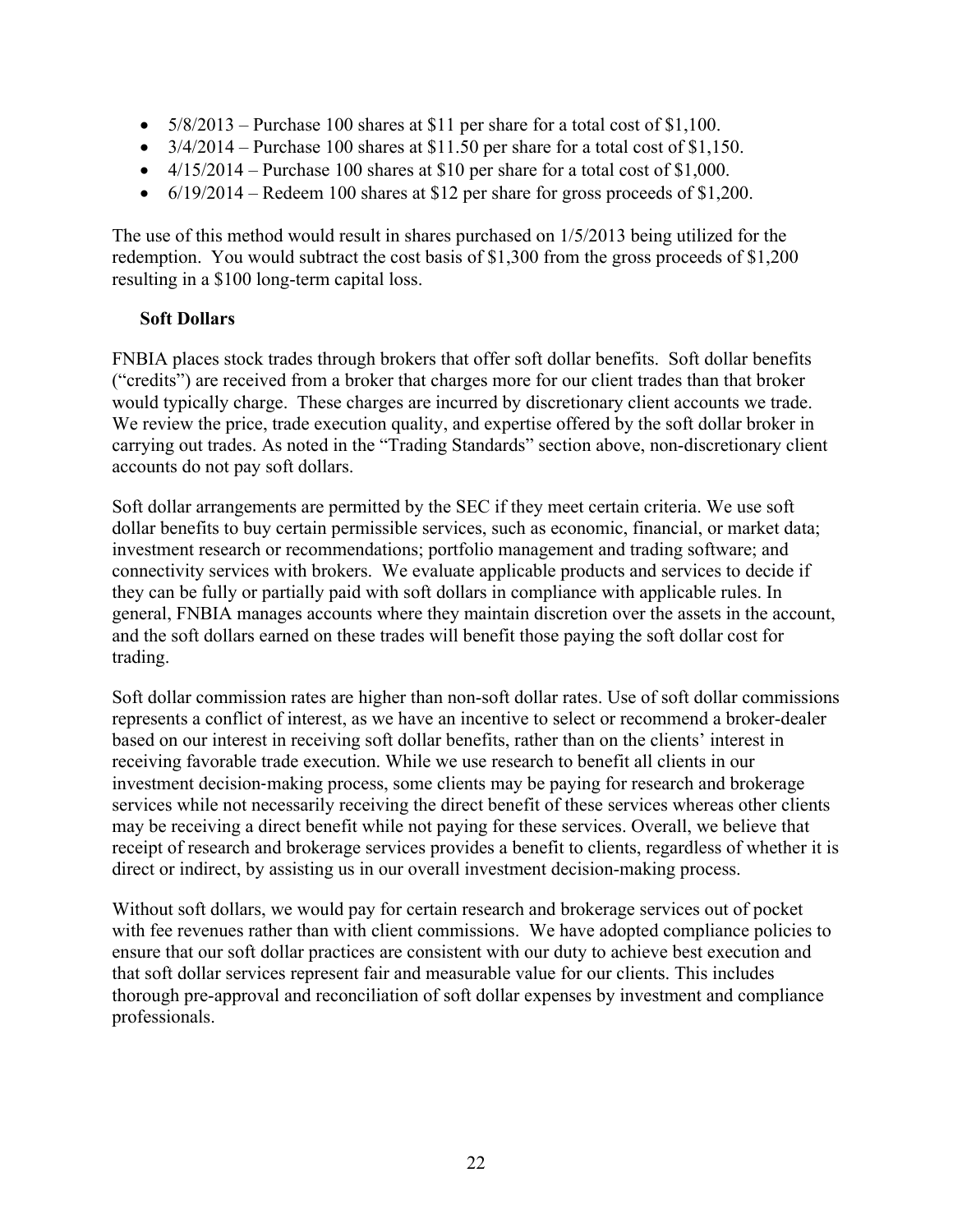#### **Directed Brokerage**

Certain clients instruct us to trade all or a portion of their portfolio transactions with a designated broker-dealer. We will accept this 'directed brokerage' as long as this arrangement does not materially undermine our ability to provide acceptable qualitative execution for these clients. FNBIA does not negotiate commissions or volume discounts for clients under directed brokerage arrangements, and therefore clients must negotiate commission rates on their own behalf. These arrangements will disadvantage clients if they pay a higher commission rate or receive less favorable execution than they would if FNBIA had full discretion to select brokers.

Under our trade policy, directed brokerage trades are executed prior to our discretionary trades in the same security. During volatile markets, this timing of trade execution will likely result in trade price disparities versus non-directed client trades. At the present time, only a small percentage of FNBIA clients request that we direct their business to a specific broker. If we find that a directed brokerage arrangement places the client at a material disadvantage, we will notify the client accordingly.

# <span id="page-23-0"></span>**Item 13 – Review of Accounts**

#### **Client Account Review**

FNBIA portfolio management software allows the Portfolio Advisor to monitor high cash balances, asset allocation outside of investment objective ranges, and trade activity. These reports are available to the Portfolio Advisors to address possible account exceptions. FNBIA has a monthly process to generate reporting that will be reviewed by Portfolio Advisors, their managers, and members of Investment Policy Committee. This information will look at those activities listed above, which are available to the Portfolio Advisor. Quarterly, when Investment Policy Committee meets, these reports will be presented to the committee for review. If the committee is not comfortable with the resolution plan for an account, a task will be assigned to the Portfolio Advisor. Proof of the resolution will need to be brought to the next Investment Policy Committee meeting for review and possible closure of the matter.

Every client account for which we make discretionary investment decisions receives a review each year by the Portfolio Advisor assigned to the account. The annual review considers asset allocation and investment holdings to understand if the account:

- Is in line with its stated investment objective
- Has investment concentrations in bonds or stocks
- Holds non-approved securities

FNBIA's Compliance Department is charged with evaluating investment reviews with exceptions and determining if the resolution is acceptable or if the Portfolio Advisor needs to remediate the matter further. If further action is needed to remediate the exception, the Compliance staff creates a task for the Portfolio Advisor to complete. The Compliance Department monitors the completed task to determine if the matter was remediated. The Compliance Department provides Investment Policy Committee a listing of those items that have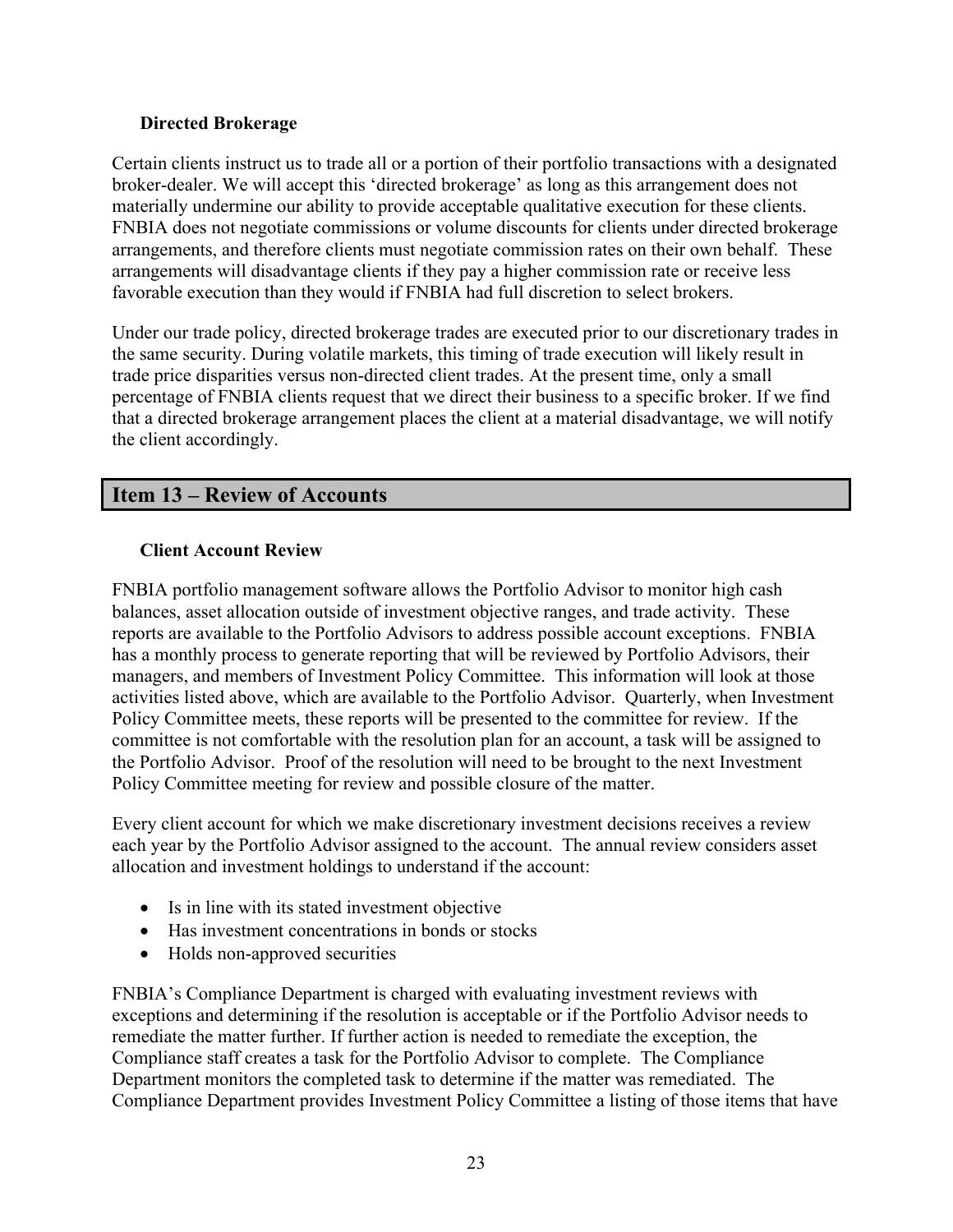been remediated to review and confirm it is appropriate to close those reviews. The Compliance Department at year end conducts a validation to ensure all discretionary accounts were reviewed, whether they are cleared or pending resolution. Please see "Item 8 – Methods of Analysis, Investment Strategies and Risk of Loss" for additional information on how our Investment Policy Committee and Investment Strategy Group add structure to the asset selection process. Portfolio Advisors monitor account investments and cashflows and annually review accounts to verify they are in compliance with FNBIA's policies and procedures.

#### **Investment Professionals**

The following individuals are responsible for their designated client account reviews:

- Daniel Crawford, Managing Director / Chief Investment Officer, Chartered Financial Analyst ("CFA")
- Christopher Cwiklinski, Senior Vice President / Senior Portfolio Advisor, Chartered Financial Analyst ("CFA")
- Michael Saghy, Senior Vice President / Senior Sales Manager and Portfolio Advisor
- Jeffrey Schlegel, Senior Vice President / Senior Portfolio Advisor, Chartered Financial Analyst ("CFA")
- Jeffrey Wagner, Senior Vice President / Chief Market Strategist, Chartered Financial Analyst ("CFA")
- Collin Shane Crawford, Vice President / Senior Portfolio Manager, Certified Financial Planner ("CFP®"), Certified Investment Management Analyst ("CIMA®")
- Christopher Davis, Vice President / Portfolio Advisor
- Brian Kelm, Vice President / Portfolio Advisor
- Dana Kubiak, Vice President / Senior Portfolio Advisor
- Adam Runk, Vice President, Senior Portfolio Advisor, Chartered Financial Analyst  $(^{\circ}CFA^{\prime\prime})$
- Mary Schrock, Vice President / Portfolio Advisor
- Brian Wildman, Vice President / Portfolio Advisor, Certified Trust and Financial Advisor ("CTFA"), Charter Retirement Planning Counselor ("CRPC®")
- Gavin Howe, Portfolio Advisor, Certified Investment Management Analyst ("CIMA®")
- Joshua Miller, Vice President, Portfolio Advisor
- Andrew Cipro, Vice President, Portfolio Advisor ("CFP®"),
- Dennis Fisher, Associate Portfolio Advisor ("CPA")

Please see FNBIA's Form ADV Part 2B for biographical information about our senior investment professionals.

# **Client Reports**

Clients receive written account statements by mail or an electronic portal at least quarterly from the custodian of record. If our affiliate, FNTC, is custodian for your account, you will receive a written or electronic statement at least quarterly from an independent company appointed by our affiliate to handle account statements. If you appoint an outside custodian to hold your assets, the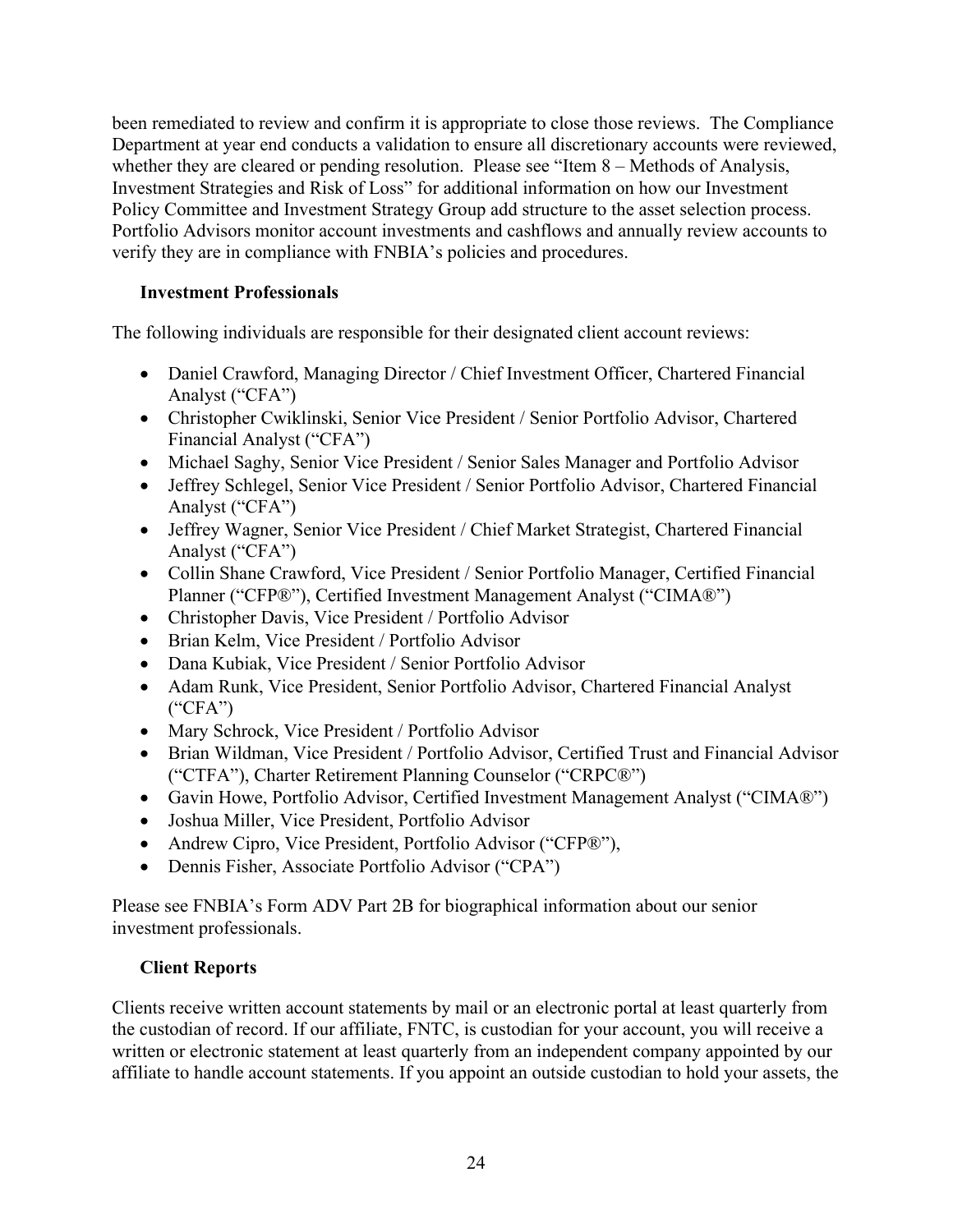outside custodian should send you written statements at least quarterly. Clients may elect to receive statements electronically via the Internet.

# <span id="page-25-0"></span>**Item 14 – Client Referrals and Other Compensation**

Our revenue derives from shareholder servicing fees, and fees paid by clients to whom we provide investment advice and advisory services.

We periodically compensate third parties for referring investment advisory clients to us. These third parties work for one of our affiliate companies and currently we do not utilize any unaffiliated solicitors. If FNBIA utilizes an unaffiliated third-party they are required to execute a solicitor's agreement and provide you with certain documentation regarding this relationship.

See Item 4, Advisory Business, for a list of our affiliates. FNBIA and FNTC employ in a dualfashion Wealth Advisors ("WAs") to solicit business for both FNTC and FNBIA. WA compensation is the same for all client accounts, whether they are ultimately managed by the trust company or the adviser.

Employees under common control of F.N.B. Corporation are eligible to receive a standard incentive of 10% (or up to 20% upon management's discretion, and up to 50% if the referral comes from an employee of FNTC, FNBIS or FNBIA) of the first year's advisory fee generated by the client account they introduce to FNBIA. Incentive compensation is paid by FNBIA and under no circumstances does this expense result in higher advisory fees for the referred client.

# <span id="page-25-1"></span>**Item 15 – Custody**

Unless you choose otherwise, FNTC will serve as custodian of your assets under management with FNBIA. As discussed above, FNTC is an affiliated company of FNBIA. FNTC, through its relationship with Fidelity Information Services, LLC. ("FIS"), maintains a relationship with Reliance Trust Company ("RTC"), an FIS Company. Stocks, Bonds, Exchange Traded Funds, Mutual Funds and other securities that are able to be held at RTC ("marketable" securities) are maintained in a consolidated manner, while FNTC maintains a breakdown of assets by client. Additionally, client holdings in money market funds are maintained, either through a relationship with, Federated Hermes ("Federated"), or First National Bank of Pennsylvania, the parent company of FNTC in a consolidated manner, with FNTC similarly maintaining a breakdown of assets by client. FNBIA or any of its affiliated companies are not otherwise affiliated with FIS, RTC or Federated.

FNBIA, as the adviser, has the authority to deduct advisory fees in certain client accounts. In this limited context, FNBIA is deemed to have custody. (We have determined that we cannot prove operational independence from FNTC.) FNBIA sends statements to clients under the name of F.N.B. Wealth Management. You should closely review these custodial statements to ensure the information is correct.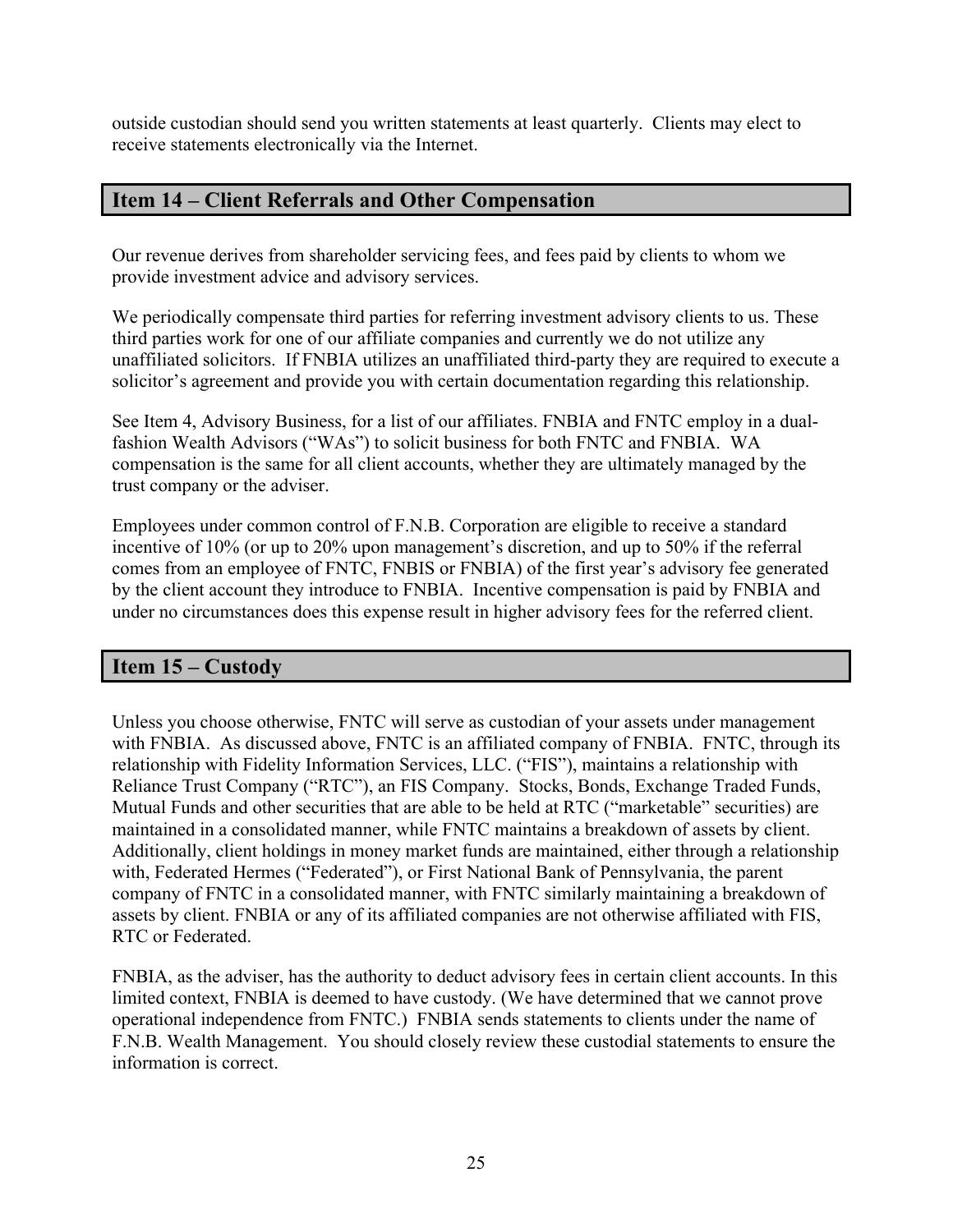Due to our affiliation with FNTC who acts as custodian, FNBIA is subject to a surprise custody examination by an independent accounting firm each year to ensure that the information we report matches the information maintained by the custodian. Surprise custody examination reports are available on the SEC's website, at http://www.adviserinfo.sec.gov, by searching FNBIA's CRD # 109515. Both FNTC and FNBIA undergo an examination in accordance with the Statement on Standards for Attestation Engagements ("SSAE-18"; similar standards were formerly known as "SSAE-16" or "SAS 70"). You may request a copy of the most recent SSAE-18 Report by contacting us.

# <span id="page-26-0"></span>**Item 16 – Investment Discretion**

FNBIA currently has discretionary authority over client accounts. Discretionary authority is delegated to us when the client signs the FNBIA Discretionary Investment Management Agreement, or otherwise grants such discretion. Clients do reserve the right to direct unsolicited transactions in their accounts. FNBIA allows clients to reasonably limit FNBIA's discretionary authority in the following ways:

- Retain certain positions that FNBIA would otherwise generally recommend for sale
- Limit or exclude investment in certain asset classes or securities

Clients have the option to grant trading authority to us on a non-discretionary basis, which means that we will be required to contact the client prior to implementing changes in the client's account. In such cases, clients will be contacted by telephone or electronic mail and required to accept or reject our investment recommendations including: (1) the security being recommended, (2) the number of shares or units transacted, and (3) whether to buy or sell. Clients who authorize us to act on their behalf on a non-discretionary basis should be aware that if the client cannot be reached or is slow to respond to our request for approval, it can have an adverse impact on the timing of trade implementation and therefore we may not achieve the optimal trading price. Nondiscretionary terms of engagement would be specifically set forth in the Investment Management Agreement.

# <span id="page-26-1"></span>**Item 17 – Voting Client Securities**

The FNBIA Discretionary Investment Management Agreement delegates to us the authority to vote your proxies. You have the option to vote your own proxies in which case we direct all proxy materials to you.

FNBIA uses a proxy recommendation service to provide guidance on how to vote Approved List securities. FNBIA reviews the proxy voting service's conflict of interest statement as part of their review of the provider. If assets are not on our Approved List, FNBIA will vote those proxies consistent with the recommendations of that company's management. FNBIA has the authority to vote proxies in a manner that diverges from the proxy recommendation service or company management if we believe this is in the best interest of our clients. Most of the time, we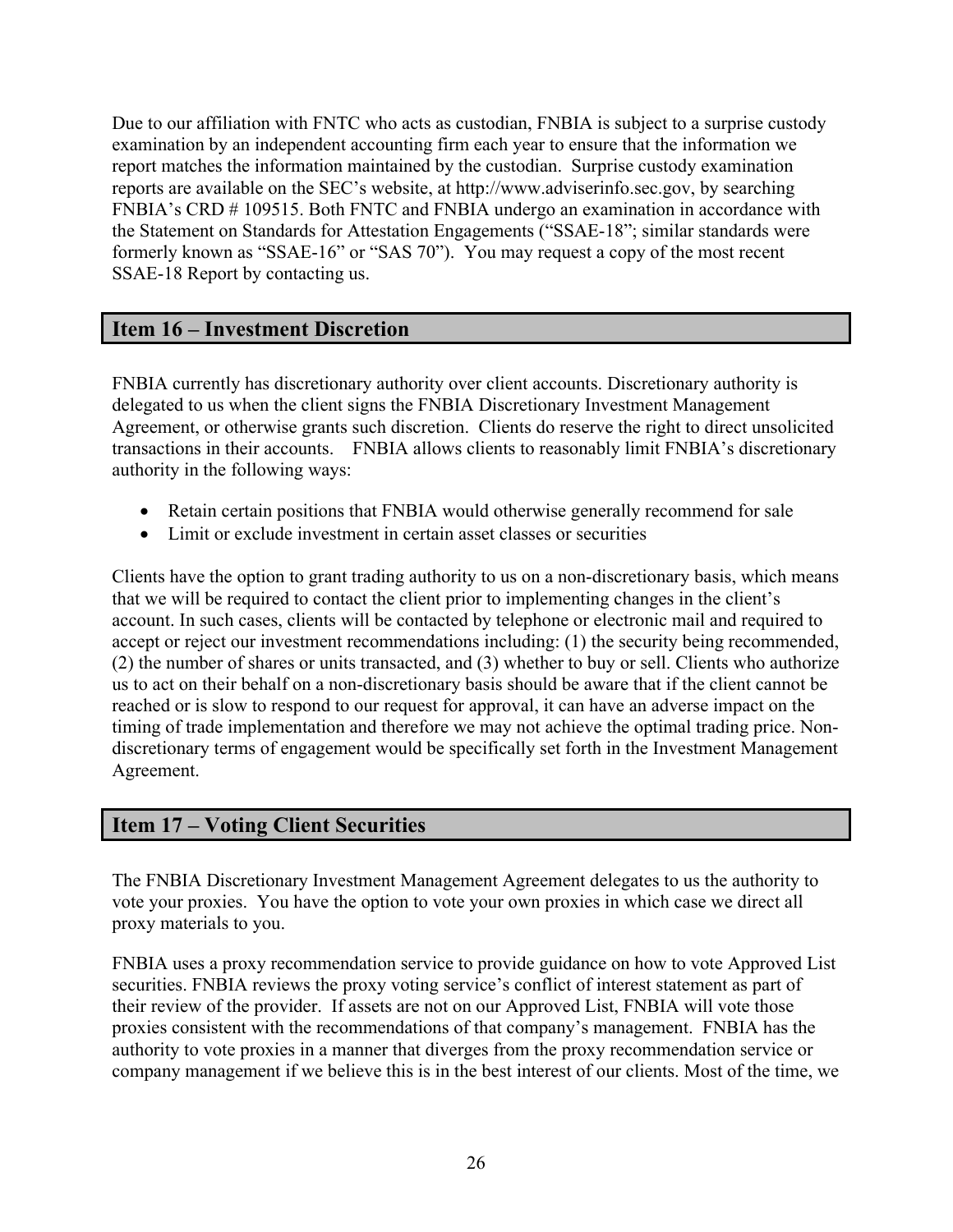vote client proxies the same way across all accounts. However, if you ask us in writing to vote your proxies differently, we will do so.

FNBIA provides oversight of the proxy voting services (Institutional Shareholder Services) through the following measures:

- FNBIA with the help of FNB Corporation's Vendor Management Department reviews the vendor on a set frequency based on the risk associated with the vendor.
	- o Review of Insurance Coverage
	- o Review of Information Technology Controls
	- o Review of SSAE-18, if available
- FNBIA on annual basis reviews the following information:
	- o Review Due Diligence Packet provided by ISS
	- o Review white paper on information security, code of ethics and best practices
	- o Review disclosures surrounding conflicts of interest
- FNBIA conducts an annual call with ISS to received updates on any possible material changes with the firm
- FNBIA when they receive contested ballots will submit those to the Investment Policy Committee to review the voting recommendations versus Management's opinions on the matter.
- The Compliance Department on an annual basis will select a number of proxies to review to verify that they were voted timely, in accordance with FNBIA direction, and that support information existed for those securities on the Approved List.

Should a conflict of interest exist between FNBIA and client(s) regarding the outcome of certain proxy votes, FNBIA is committed to resolving the conflict in the best interest of clients before it votes the proxy in question. We have the option of taking the following action(s) to resolve the conflict: (a) disclose the conflict to clients and obtain consent before voting; or (b) suggest that client(s) engage another party to determine how the proxy should be voted. FNBIA does not vote proxies on behalf of clients that hold positions in its parent company, F.N.B. Corporation, unless instruction on how to vote is received from a client holding the position. Proxy materials are sent to clients in these instances to seek their voting instructions.

FNBIA's custodian FNTC contracts the processing of class actions through a third-party that has a partnership with the trust accounting provider. This service reviews class actions against the transactions that have occurred in all accounts of FNTC. If any of those transactions correspond to a class action the third-party files a claim on behalf of FNTC. Any proceeds that are received are charged a processing fee and the remainder of the funds are allocated to the appropriate client accounts. If the client is no longer utilizing FNTC as a custodian a best effort is made to deliver those funds to the client.

FNBIA's custodian FNTC receives and distributes voluntary Corporate Action notifications to the Relationship Adviser (RA) assigned to an account that is affected by the notice. The RA will contact any non-discretionary clients and the PA to determine what action the client or PA would like to take. Those instructions are sent to FNTC who communicates this information to their sub-custodians. If no response is received from the client or the PA, FNTC will elect "to take no action" or if a cash or stock dividend election is required, FNTC will elect a "cash dividend".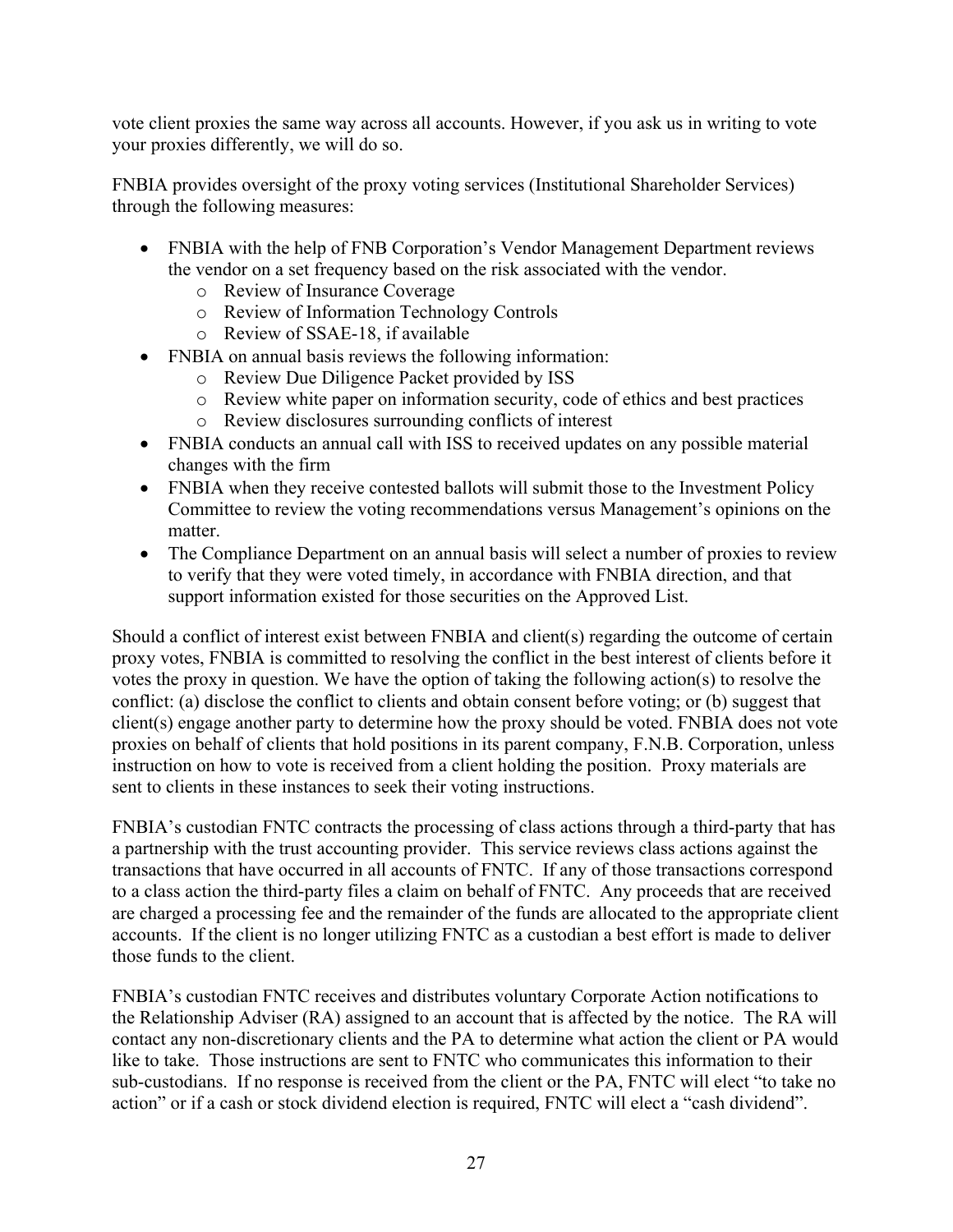All mandatory corporate actions will be processed by FNTC and posted to the appropriate client accounts.

As a matter of policy, we maintain detailed records of all client proxy votes, how class actions are allocated and how corporate actions are processed. Please contact us at (855) 688-0001 or [millerbr@fnb-corp.com](mailto:hieberj@fnb-corp.com) for a copy of our proxy voting, corporate action, or class action policies and/or a history of how proxies have been voted, how class actions were allocated or how corporate actions were processed for your account.

#### **Institutional Shareholder Services**

FNBIA contracts with Intuitional Shareholder Services ("ISS") to provide guidance to vote proxies for securities on our Approved List. (Please see "Item 17 – Voting Client Securities" for additional details on our proxy voting practices.) ISS is owned by Genstar Capital who is also the owner of Cetera Financial Group, the parent company of Cetera Investment Services ("CIS"). FNBIS has a third-party networking agreement with Cetera Investment Services.

FNBIA does not receive any benefit from ISS for FNBIS having a third-party networking arrangement with Cetera Investment Services. The contracts for ISS and CIS are negotiated separately by each affiliate. To further mitigate any potential conflicts, ISS is subject to FNBIA's service provider due diligence policies. The Trading and Research Group reviews ISSs "Due Diligence Package", which includes Service Overview, Policy Development Process, Quality Control, and Conflict of Interest Statement, on an annual basis to identify and mitigate any potential conflicts.

# <span id="page-28-0"></span>**Item 18 – Financial Information**

FNBIA does not require or solicit prepayment of more than \$1,200 in fees per client, six months or more in advance. FNBIA has no financial obligation that impairs the firm's capacity to meet contractual and fiduciary commitments to our clients, nor has the firm been the subject of a bankruptcy proceeding.

# <span id="page-28-1"></span>**Addendum – Privacy Notice**

Each year, FNB Corporation produces and sends a privacy notice to all FNTC and FNBIA clients. This notice outlines your rights when it comes to the sharing of your personal information. FNBIA does share information with our affiliates to enable the processing of transactions and marketing of products unless you tell us not to. FNBIA does share information with other financial companies for joint marketing purposes. FNBIA does not share information with companies unaffiliated with F.N.B. Corporation for marketing purposes. The Privacy Policy can be viewed by visiting out website at [https://www.fnb-online.com.](https://www.fnb-online.com/)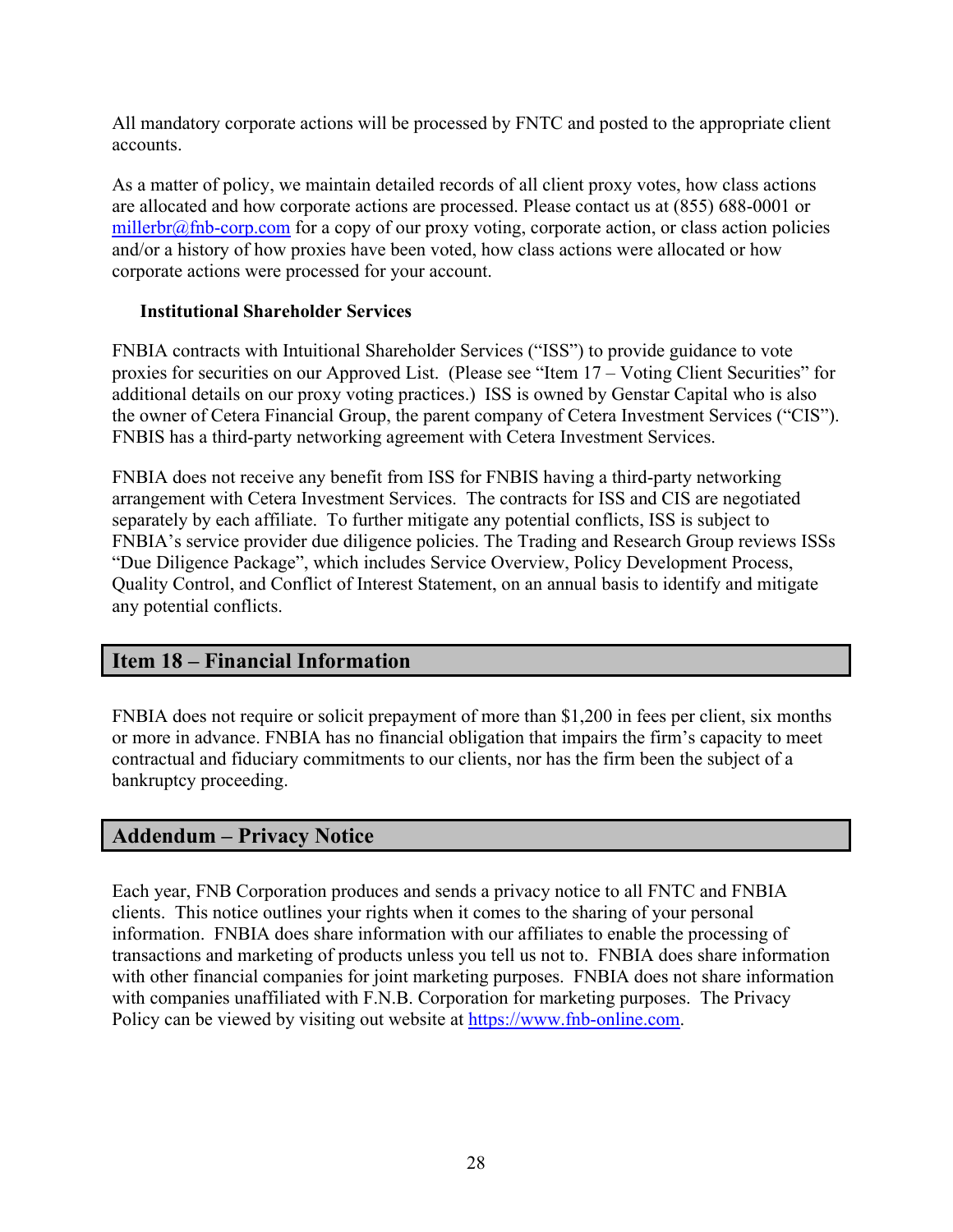# <span id="page-29-0"></span>**Addendum – Federated Investment Counseling**

Clients through their relationship with FNBIA have accesses to the Federated Investment Counseling program ("FIC"). This is a Separately Managed Account solution offered by Federated Hermes. FIC is a fee-based program that allows FNBIA to offer its clients professional fixed income management of various individual bond strategies.

FNBIA conducts due diligence on the FIC program regularly to ensure that Federated is meeting our expectations.

FIC's services are limited to managing your assets in accordance with one or more of their investment strategies. FNBIA is responsible for providing each client with investment advisory services that include:

- recommendations
- monitoring and review of client investment objectives
- account performance measurement
- model selection
- custody
- other administrative services, including the generation of statements

#### **Program Fee and Account Minimum**

The client pays for FIC based on a percentage of the market value of all managed assets (please see Item 5, Fees and Compensation, for more information). The FIC fee is payable monthly. The minimum sub-account size to invest with FIC is \$250,000. Federated charges FNBIA 0.30% for the taxable fixed income strategy and 0.25% for the tax-exempt fixed income strategy, to serve as a sub-advisor for these assets. FNBIA charges a fee based on all assets under management and then collects an additional fee of 0.25% - 0.30% for those assets managed by FIC. FNBIA subsequently remits the additional sub-account fees collected to Federated for serving as a subadvisor for the fixed income strategy.

FIC trades are initiated by the manager at a rate negotiated between the manager and a broker dealer, who's mark-up may be higher or lower than the markup that FNBIA could obtain.

#### **Investment Manager Due Diligence**

FNBIA receives reporting from FIC, which provides information on the Separately Managed Accounts in which client assets are invested. FNBIA monitors these reports to ensure that the manager is managing the portfolio in line with the product. FNBIA also conducts meetings with Federated to monitor their capabilities.

#### **Industry Affiliations**

Federated Investment Counseling is an SEC registered investment adviser principally located in Pittsburgh, PA. Registration of an investment adviser does not imply a certain level of skill or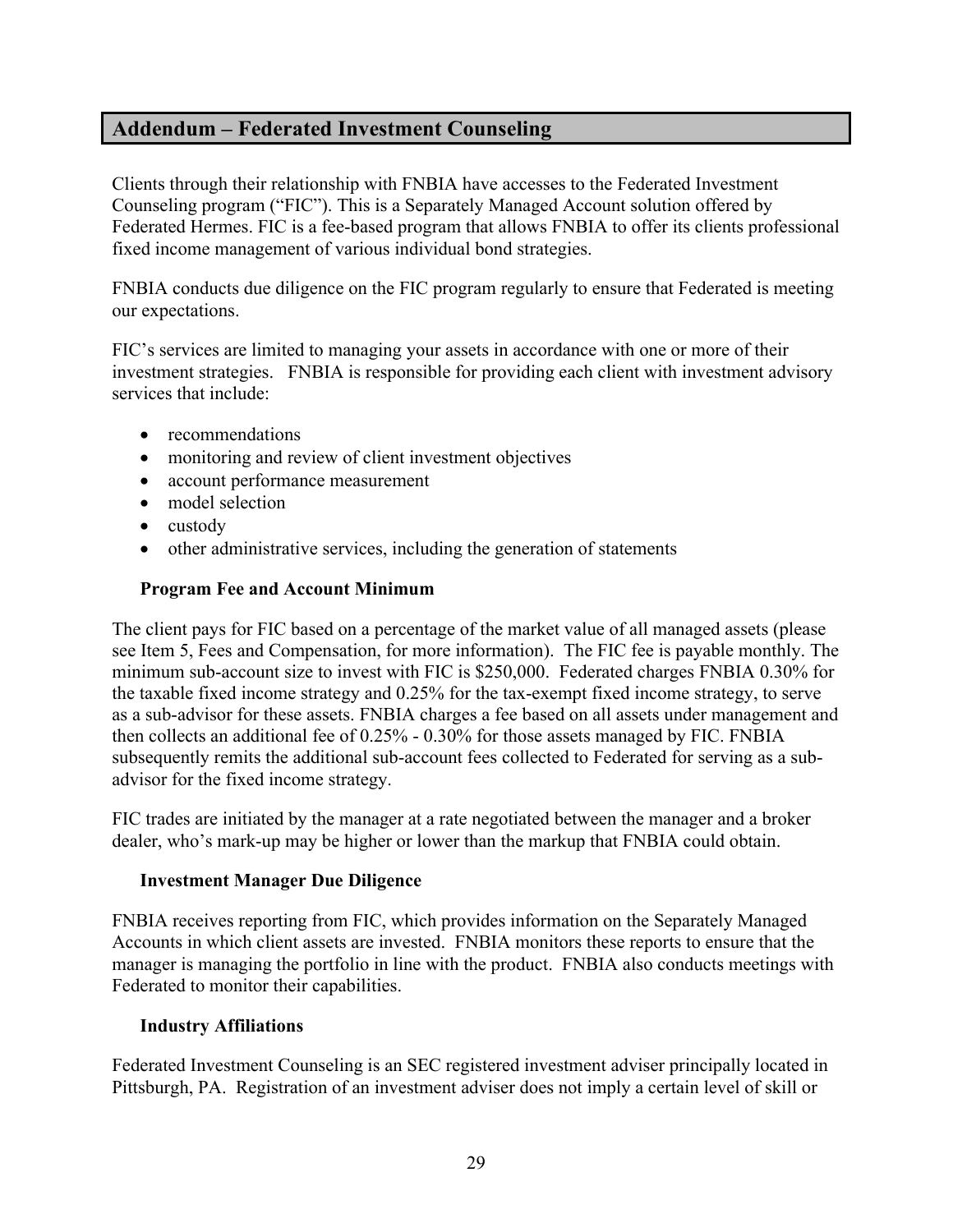training. Access to FIC's ADV Part 2 can be found by visiting<https://adviserinfo.sec.gov/> and search for the firm "Federated Investment Counseling" or their CRD# 105325.

#### **Conflicts of Interest and Risk**

FIC is wholly owned by Federated Hermes who FNBIA and FNTC utilize for certain money market and mutual fund products. Outside the framework of this program, FNBIA and FNTC, where allowable, do collect 12b-1 and shareholder servicing fees on these products.

While FNBIA monitors FIC, we rely to a great extent on information provided by FIC and may have limited access to other information regarding FIC's portfolios and operations. There is a risk that FIC may knowingly or unknowingly withhold or misrepresent information, including the presence or effects of any fraudulent or similar activities. FNBIA's proper performance of its monitoring functions would generally not give us the opportunity to discover such situations prior to the time FIC discloses (or there is public disclosure of) the presence or effects of any fraudulent or similar activities.

Clients should be aware that they may be able to obtain services from FIC directly and/or through another party unrelated to FNBIA, with similar or lower fee structures. You may independently be able to negotiate a better fee directly with a particular manager or by utilizing another financial intermediary who has negotiated a better fee with the manager for similar services.

# <span id="page-30-0"></span>**Addendum – Cybersecurity**

Investing involves various operational and technology risks. These risks include events at FNBIA or one of our third-party counterparties or service providers, that may result in a loss or corruption of data, result in the unauthorized release or other misuse of confidential information, and/or generally compromise our ability to conduct business, known as cybersecurity risks. A cybersecurity breach may also result in a third-party obtaining unauthorized access to our clients' information, including social security numbers, home addresses, account numbers, account balances, and account holdings.

FNBIA relies on FNB for providing cybersecurity controls for identification, prevention, protection, detection, response, and recovery. FNB also provides the network infrastructure FNBIA utilizes to conduct business. As part of providing these services, FNB conducts active monitoring for threat vectors that could impact our data and security. Annually, all FNB employees are required to take an information security training course, are required to acknowledge Code of Conduct and Information Security policies and will be tested throughout the year for cybersecurity risks, such as phishing. A member of FNBWM participates in FNB's Information Security Committee for awareness and reporting of any potential information security violations.

Our custodian's accounting system is provided by FIS, discussed above. Accounting information is maintained on FIS's servers within their data centers. All data communications between FNBIA, FNTC and FIS are conducted over a secure connection along with other factors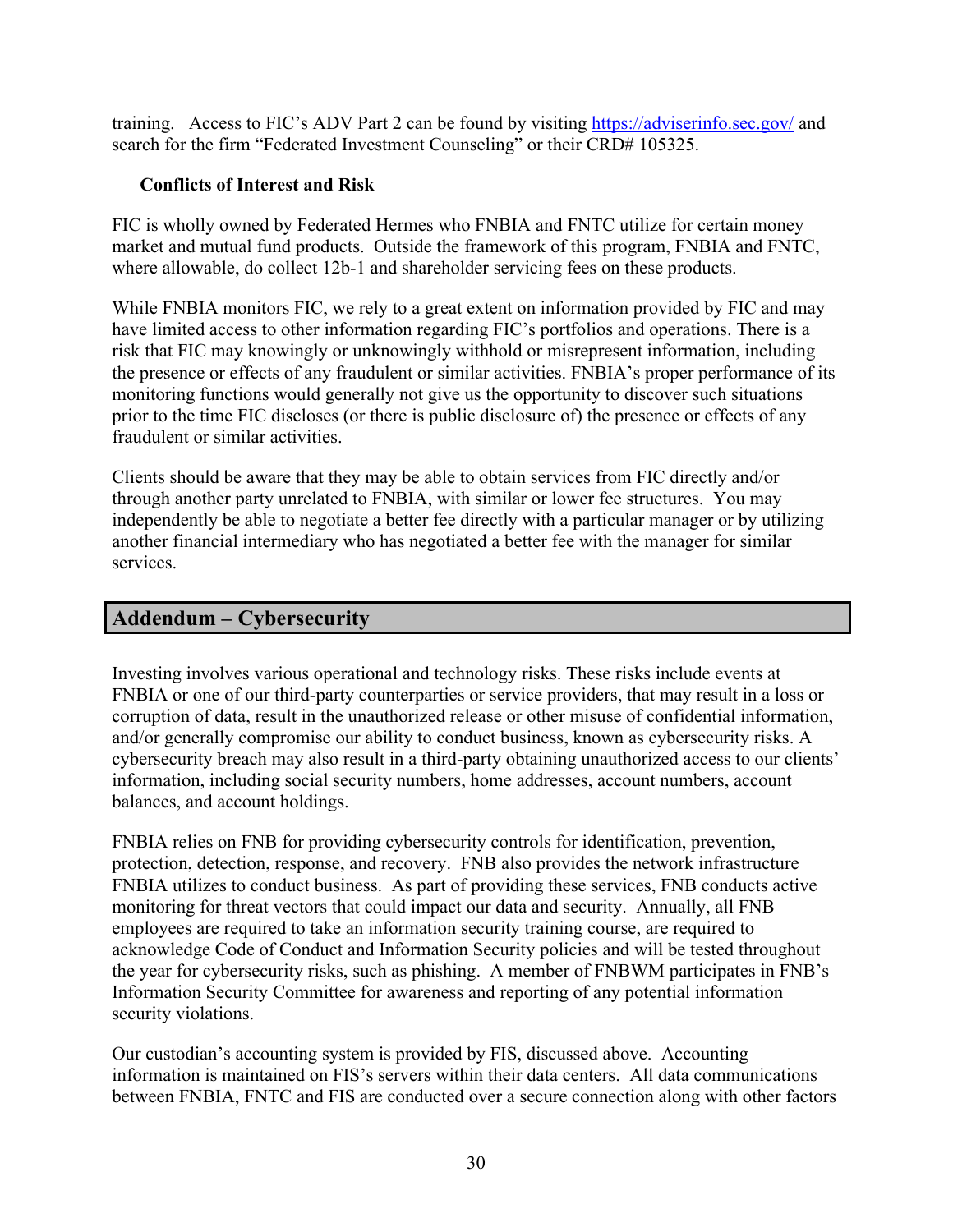to limit access. FNTC and FNB's Vendor Management Department review this relationship on an annual basis. The following items are reviewed as part of that analysis.

- FIS SOC1 reports for the trust accounting system and the data centers that retain our data
- Insurance coverage
- Business continuity information

FNB's Information Security team performs self-assessments of its infrastructure using the National Institute of Standards and Technology (NIST) framework to ensure consistent and similar measurement against the industry. Information Security also contracts with outside vendors to conduct penetration testing to provide a third-party review of our potential risks.

Despite the programs and controls we have in place, there are inherent limitations in these programs and controls, including the fact that certain risks may not be identified, in large part because new or unknown threats may emerge in the future. As such, there is no guarantee that such efforts will succeed, especially because we do not directly control the cybersecurity systems of our third-party service providers. Nevertheless, FNB will continue to make every effort to protect against known cybersecurity threats and remain up to date on the evolving cybersecurity landscape.

# <span id="page-31-0"></span>**Addendum – Business Continuity**

FNBIA falls under FNB Corporation's Business Continuity Management program which is implemented and maintained by the Corporate Emergency Management and Business Continuity (CEM) department. FNB Wealth Management appoints an employee as Business Continuity Coordinator (BCC), who serves as the liaison to CEM for business continuity planning initiatives and business disruption response. The BCC is responsible for maintaining and updating FNBIA's business continuity plan at least annually and ensuring all personnel within FNBIA are familiar with the plan. This individual is also responsible for communicating department impacts from a business disruption to CEM and disseminating impact and response information to FNBIA personnel.

FNB Corporation's CEM department is charged with managing various types of business disruptions, such as pandemics, weather events, social unrest events, etc. They maintain the Corporate Crisis Management and Continuity plan, which sets forth the corporate response structure, as well as hazard-specific playbooks for various hazards, which include specific response tasks for those hazards. They will provide guidance on actions to be taken by impacted groups and manage the overall corporate response to ensure the necessary actions are being taken to support the impacted groups. They will monitor the situation in real-time and make changes as necessary. When the event is over, they will conduct an after-action review to determine how to better address similar situations in the future.

FNB Corporation's CEM department also coordinates with FNB's Information Technology department, Information Security department, and Manager of Disaster Recovery to develop and maintain the organization's Disaster Recovery Plan (DRP). The DRP provides policies and procedures to recover infrastructure and systems if a disruption occurs relative to services. This